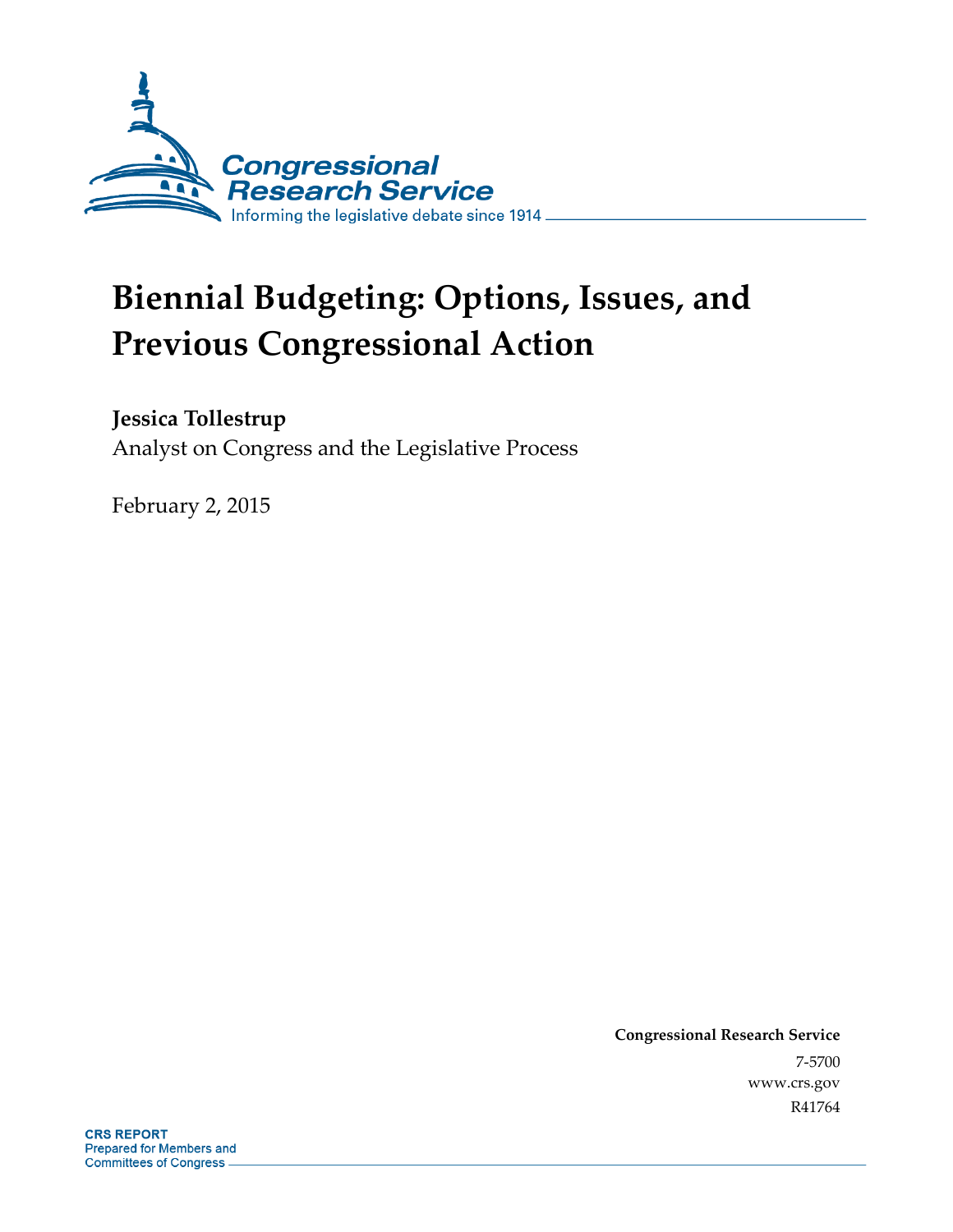## **Summary**

Difficulties in the timely enactment of budgetary legislation have long fueled interest in ways to structure the congressional budget process to ease time constraints. One long-discussed reform proposal would attempt to remedy this by changing the budget cycle from one to two years.

Biennial budgeting is a concept that may involve several variations, including two-year budget resolutions, two-year appropriations, and other changes in the timing of legislation related to revenue or spending. Biennial budgeting proposals may focus on enacting budgetary legislation for either a two-year period or two succeeding one-year periods in a single measure. The overall time frame for a biennial budget cycle has previously taken either a "stretch" approach, where the current budget process timetable is extended to two full years, or a split sessions approach, where all budgetary activity is expected to occur in a single year or session of Congress (typically the first), while the other year or session is reserved primarily for oversight and the consideration of non-budgetary matters.

Proponents of biennial budgeting have generally advanced three arguments—that a two-year budget cycle would (1) reduce congressional workload by eliminating the need for annual review of routine matters; (2) reserve the second session of each Congress for improved congressional oversight and program review; and (3) allow better long-term planning by the agencies that spend federal funds at the federal, state, or local level.

Critics of biennial budgeting have countered by asserting that the projected benefits might not be realized. Projecting revenues and expenditures for a two-year cycle requires forecasting as much as 30 months in advance. This might result in less accurate forecasts and could require Congress to choose either allowing the President greater latitude to make budgetary adjustments in the offyears or engaging in mid-cycle corrections, which might effectively undercut any workload reduction or intended improvements in planning. Opponents have also pointed out that oversight through annual review of appropriations would be lost under a biennial budget, with no guarantee that a separate oversight session would be effective. Furthermore, they have argued that reducing the number of times that Congress considers budget matters may only raise the stakes, which heightens the possibility for conflict and increased delay.

Biennial budgeting has a long history at the state level. The trend since World War II has been for states to convert to an annual budget cycle; however, the most recent data available, from 2011, indicate that 19 states operate with a two-year cycle, and some states operate with mixed cycles that put significant portions of their budgets on a two-year cycle.

Congressional action related to biennial budgeting first occurred in 1982 with hearings on S. 2008, the Budget and Oversight Reform Act of 1981 (97<sup>th</sup> Congress). Additional action occurred with respect to biennial budgeting during the  $100^{th}$ ,  $101^{st}$ ,  $102^{nd}$ ,  $103^{rd}$ ,  $104^{th}$ ,  $105^{th}$ ,  $106^{th}$ ,  $107^{th}$ ,  $108<sup>th</sup>$ , and  $109<sup>th</sup>$  Congresses. None of these proposals were ultimately enacted. In the  $112<sup>th</sup>$ Congress, the House Rules Committee Subcommittee on the Legislative and Budget Process held a hearing on H.R. 114, the Biennial Budgeting and Appropriations Act of 2011, but took no further action. In the  $113<sup>th</sup>$  Congress, the Senate adopted an amendment (S.Amdt. 136) to the FY2014 budget resolution (S.Con.Res. 8), that created a deficit neutral reserve fund for the establishment of a biennial budget and appropriations process. Additionally, the House Budget Committee reported H.R. 1869, the Biennial Budgeting and Enhanced Oversight Act of 2014, with an amendment (H.Rept. 113-382). No further action was taken.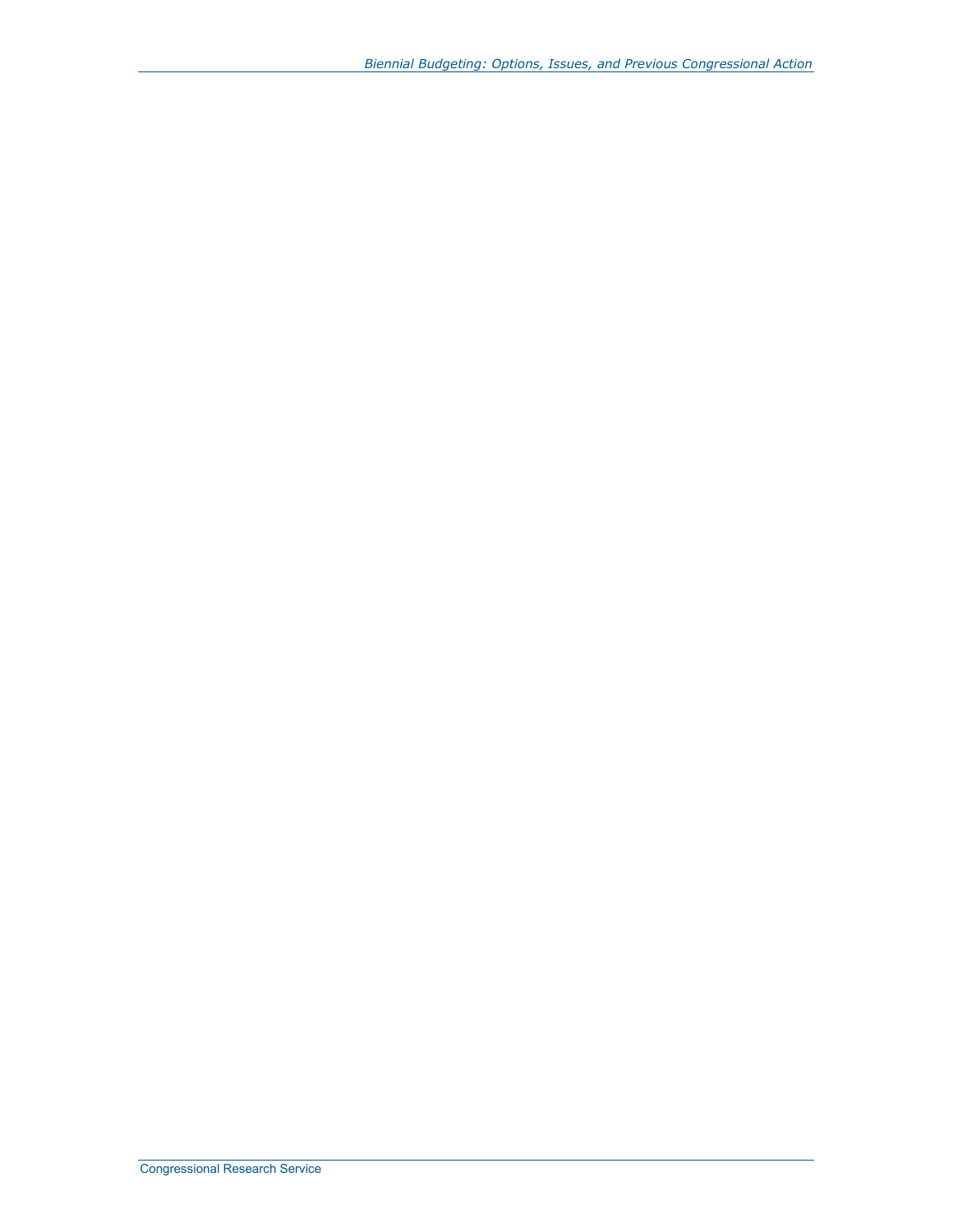## **Contents**

### **Tables**

### Contacts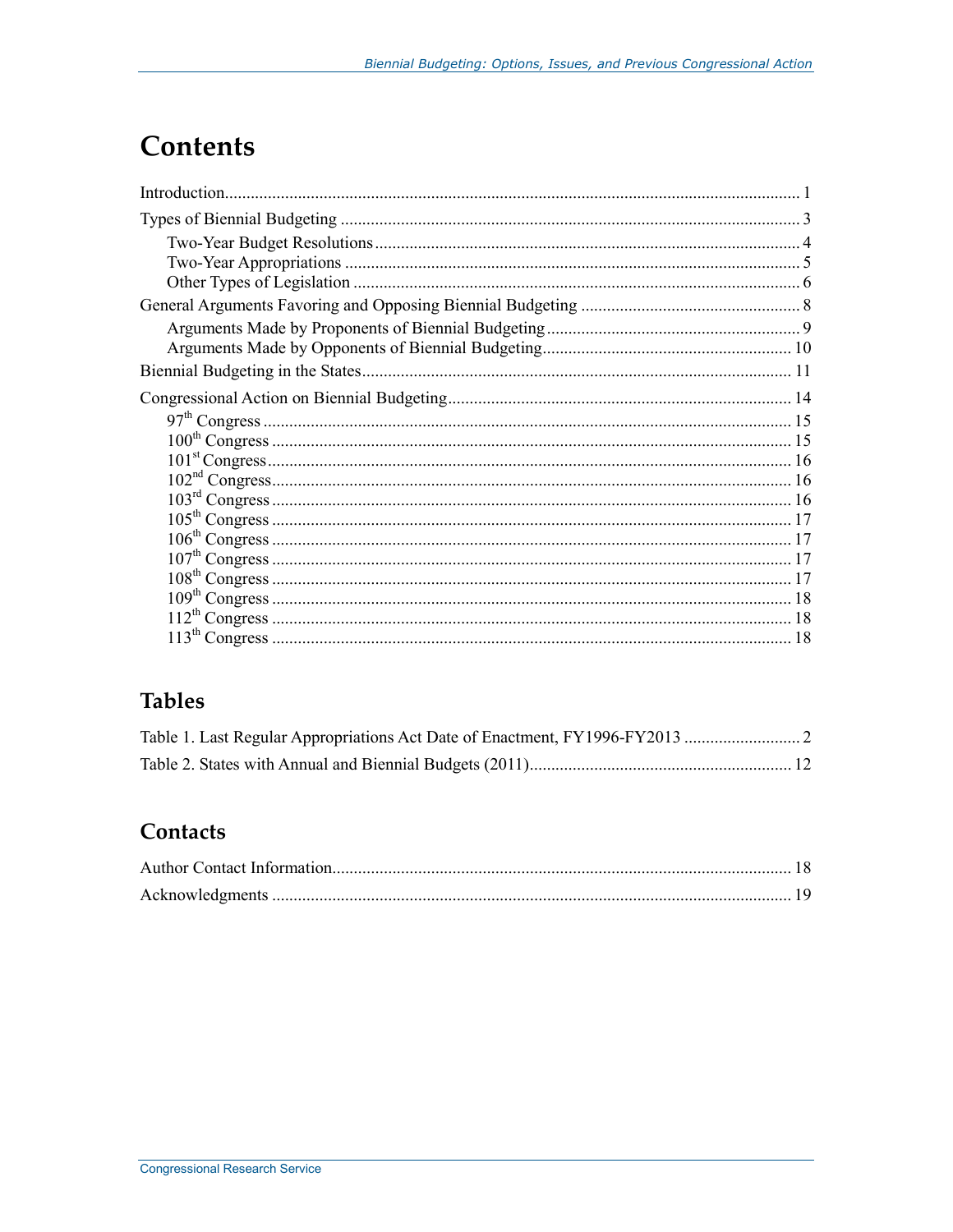## **Introduction**

One of the main congressional concerns related to the budget process in recent years has been the amount of time it requires. The current process, which provides for consideration of various budget questions in the form of a concurrent resolution on the budget, reconciliation measures, tax measures, public debt measures, authorizations, regular appropriations, continuing appropriations, and supplemental appropriations, has been faulted as repetitive and inefficient.<sup>1</sup> This, in turn, has fueled interest in the idea that the congressional budget process could be better structured to promote a more efficient use of Congress's limited time.

Despite the perceived or actual permanence of much federal spending, the process of formulating, enacting, and executing the federal budget has remained characteristically annual. This annual budget cycle poses both an opportunity and a dilemma for Congress—although the annual review of spending legislation can afford Congress the opportunity to maximize its influence concerning the funding and operation of various programs and policies, many Members have expressed concern with the high percentage of the congressional workload that is devoted to budgetary matters.<sup>2</sup>

The annual completion of the budget cycle is dependent on the timely enactment of budgetary legislation. Consideration of certain types of budgetary legislation is often closely linked to the consideration of other types, so that delays in consideration of one measure may have an impact on the timing of all subsequent budgetary legislation. In recent years, final action occurred on appropriations measures an average of about 104 days after the start of the fiscal year on October 1 (see **Table 1**). The result has been frustration with the budget process and a desire to reduce the number or frequency of budget measures that need to be considered.<sup>3</sup>

The budget process has also been criticized as being unnecessarily repetitive, with some questions being debated in various forms several times each year. Defense policy, for example, may be debated in terms of its priority within the overall budget in the context of the budget resolution, in terms of policy in an authorization measure, and in terms of funding levels on an appropriations bill, only to have it all repeated the following year. Rather than promote efficient consideration, critics contend, this repetition has contributed to the complexity of the budget process, as well as to inefficiency and delay.<sup>4</sup>

<sup>&</sup>lt;sup>1</sup> For general information on the congressional budget process, see CRS Report 98-721, *Introduction to the Federal Budget Process*, coordinated by Bill Heniff Jr.

 $2$  This workload is illustrated by the number of budget related roll call votes, as shown in Norman J. Ornstein, Thomas E. Mann, and Michael J. Malbin, *Vital Statistics on Congress: 2008* (Washington: Brookings Institute Press, 2008), chap. 7, p. 141.

<sup>3</sup> For more on this perspective, see, Rudolph G. Penner and Alan J. Abramson, *Broken Purse Strings* (Washington: The Urban Institute Press, 1988), p. 110.

<sup>&</sup>lt;sup>4</sup> For more on this perspective, see Prepared Statement of Senator Pete Domenici, in U.S. Congress, Senate Committee on Governmental Affairs, Subcommittee on Financial Management and Accountability, *S. 1434—Biennial Budgeting*  Act of 1995, hearing, 104<sup>th</sup> Cong., 2<sup>nd</sup> sess., July 24, 1996, S.Hrg. 104-638 (Washington, DC: GPO, 1996).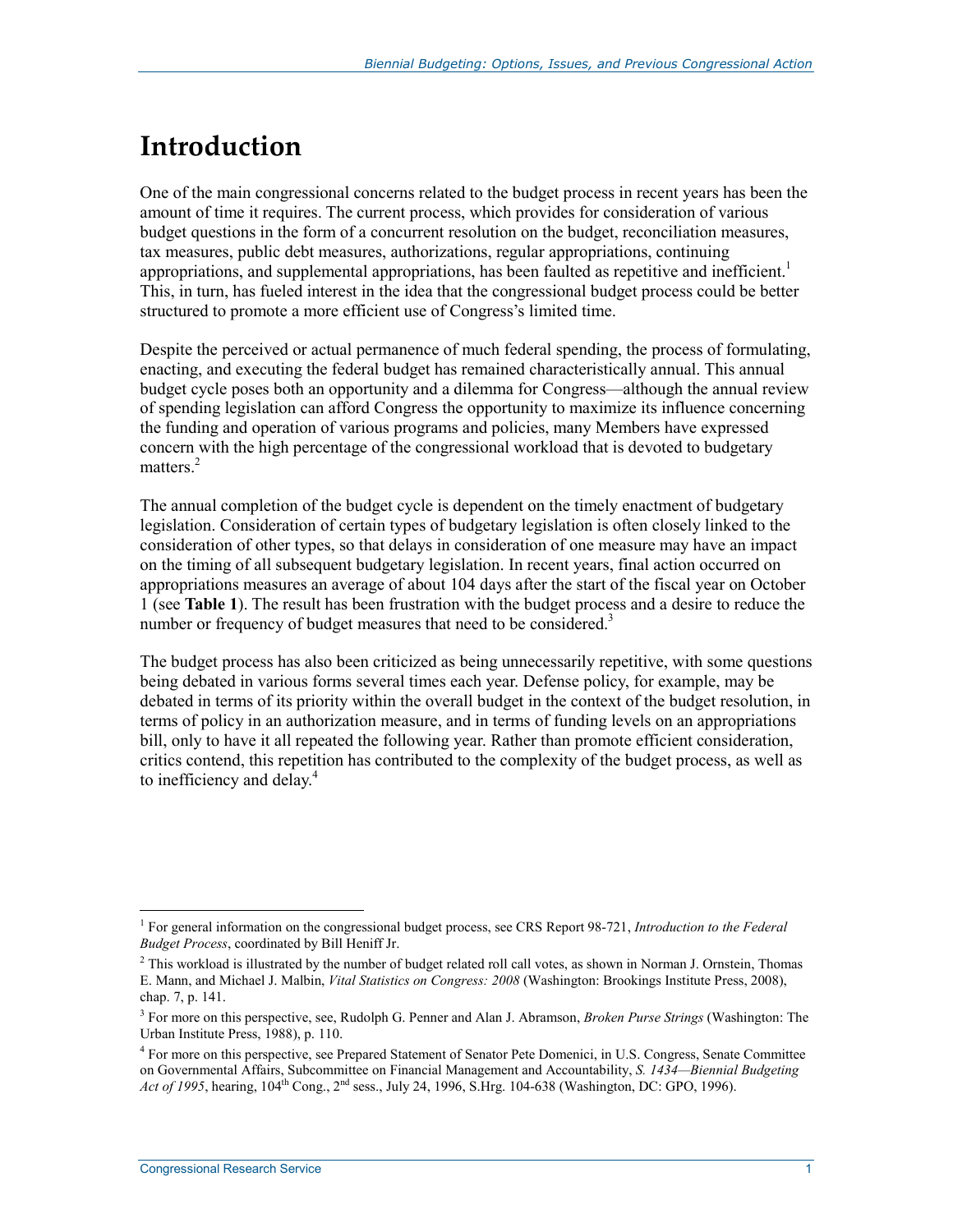| <b>Fiscal Year</b> | <b>Public Law</b>                            | <b>Date of Enactment</b> | Days Late    |
|--------------------|----------------------------------------------|--------------------------|--------------|
| FY1996             | P.L. 104-134                                 | April 26, 1996           | 208          |
| FY1997             | P.L. 104-208                                 | September 30, 1996       | 0            |
| FY1998             | P.L. 105-118<br>P.L. 105-119                 | November 26, 1997        | 57           |
| FY1999             | P.L. 105-277                                 | October 21, 1998         | 21           |
| FY2000             | P.L. 106-113                                 | November 29, 1999        | 60           |
| FY2001             | P.L. 106-553<br>P.L. 106-554                 | December 21, 2000        | 82           |
| FY2002             | P.L. 107-115<br>P.L. 107-116<br>P.L. 107-117 | January 10, 2002         | 102          |
| FY2003             | P.L. 108-7                                   | February 20, 2003        | $ 43\rangle$ |
| FY2004             | P.L. 108-199                                 | January 23, 2004         | 115          |
| FY2005             | P.L. 108-447                                 | December 8, 2004         | 69           |
| FY2006             | P.L. 109-149                                 | December 30, 2005        | 91           |
| FY2007             | P.L. 110-5                                   | February 15, 2007        | 138          |
| FY2008             | P.L. 110-161                                 | December 26, 2007        | 87           |
| FY2009             | P.L. 111-8                                   | March 11, 2009           | 162          |
| FY2010             | P.L. 111-118                                 | December 19, 2009        | 80           |
| FY2011             | P.L. 112-10                                  | April 15, 2011           | 197          |
| FY2012             | P.L. 112-74                                  | December 23, 2011        | 84           |
| FY2013             | P.L. 113-6                                   | March 26, 2013           | 177          |
| FY2014             | P.L. 113-76                                  | January 17, 2014         | 109          |

**Table 1. Last Regular Appropriations Act Date of Enactment, FY1996-FY2013** 

**Source:** Compiled by CRS with data from the Legislative Information System of the U.S. Congress.

A number of possible reforms, such as automatic continuing resolutions, $5$  joint budget resolutions,<sup>6</sup> or merging the authorization and appropriations processes, have been advanced, at least in part, in the hope that they could make the budget process operate in a more timely fashion. For example, advocates of an automatic continuing resolution have argued that it could reduce deadline pressures in the appropriations process;<sup>7</sup> those in favor of a joint budget resolution suggest that it would promote early agreement on budget priorities between Congress

<sup>5</sup> For further information on automatic continuing resolutions, see CRS Report R41948, *Automatic Continuing Resolutions: Background and Overview of Recent Proposals*, by Jessica Tollestrup.

<sup>6</sup> For further information joint budget resolutions, see CRS Report R42383, *Budget Process Reform: Proposals and Legislative Actions in 2012*, by Megan S. Lynch.

<sup>&</sup>lt;sup>7</sup> For more on this perspective, see the testimony of Martha Phillips, Concord Coalition, U.S. Congress, Senate Committee on the Budget and Committee on Governmental Affairs, *To Consider Budget Process Reform*, joint hearing, 106<sup>th</sup> Cong., 1<sup>st</sup> sess., S.Hrg. 106-24 (Washington, DC: GPO 1999), p. 63; Brian M. Riedl, "Backgrounder: 10 Elements of Comprehensive Budget Process Reform," The Heritage Foundation, no. 1943, June 15, 2006, p. 7.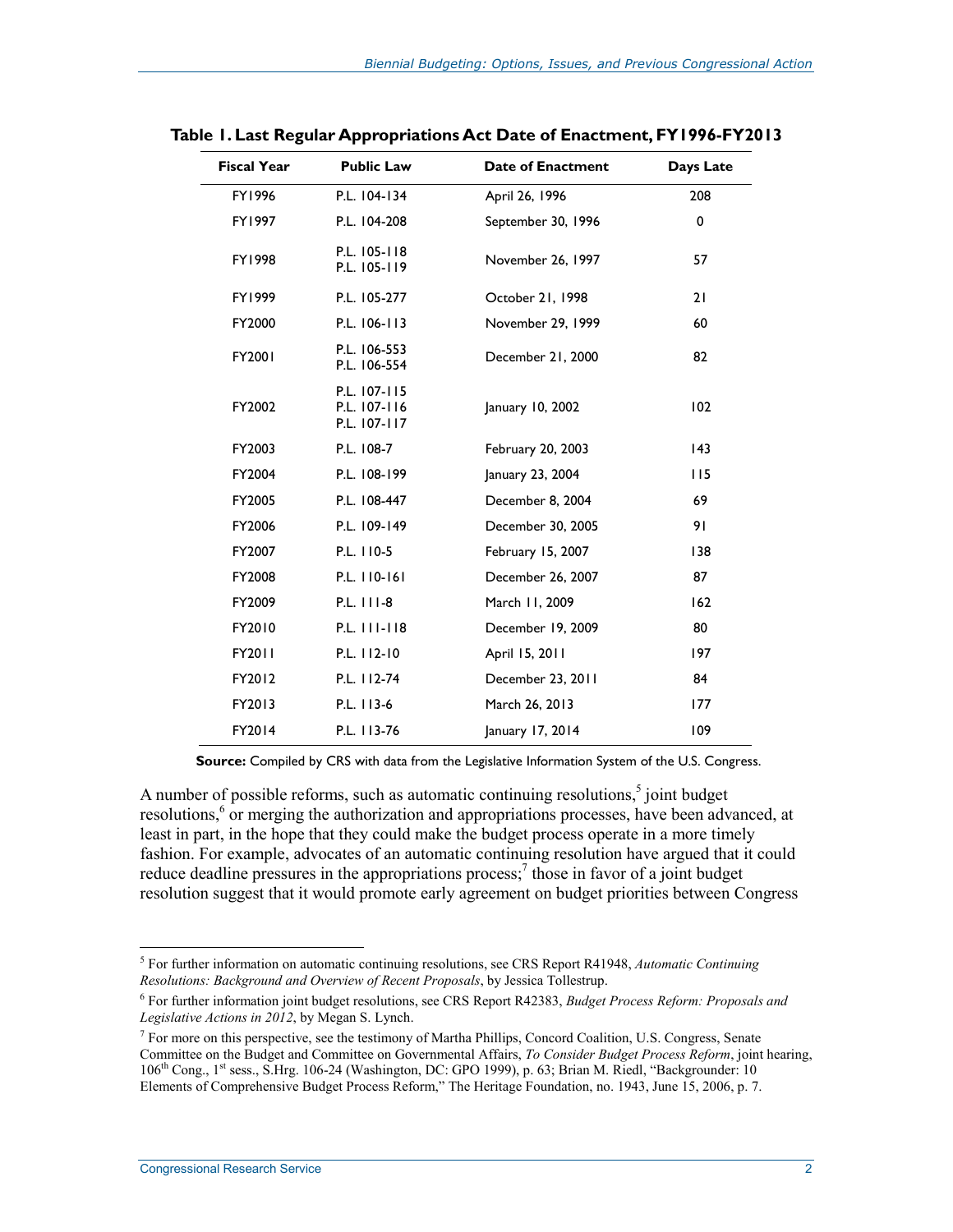and the President;<sup>8</sup> and some argue that a merged authorization-appropriations process could reduce the volume of legislation that needs to be considered in any given session of Congress.<sup>9</sup> As a result, some see these and other proposed reforms as offering the potential to make the timely enactment of budget legislation more likely.

Another possible approach to addressing this concern is to change the budget cycle from one year to two years, also known as "biennial budgeting." Because budgeting for the federal government encompasses a number of types of measures, biennial budgeting can have several meanings. Biennial budgeting can involve two-year budget resolutions, two-year appropriations, and other changes in the timing of legislation related to revenue or spending. Typically, biennial budgeting proposals have included at least the first two aspects. Biennial budgeting proposals may focus on enacting budgetary legislation for either a two-year period or two succeeding one-year periods in a single measure. In addition, biennial budget proposals typically require that executive branch planning and performance reviews be revised so that they are based on a two-year cycle.

This report provides background on options, issues, and previous congressional action related to biennial budgeting.

## **Types of Biennial Budgeting**

Biennial budgeting as a concept has many permutations, and may include a requirement for twoyear budget resolutions, two-year appropriations, and also affect the timing of consideration for other types of legislation related to revenue and spending.

The overall time frame contained in previous biennial budgeting proposals has typically taken either a "stretch" or "split sessions" approach. The stretch approach would extend the current budget process timetable to two full years.<sup>10</sup> Advocates of this approach often argue that it allows for less hurried and more thorough consideration of budgetary legislation. In contrast, the split sessions approach is based on the expectation that all budgetary legislation would be considered in a single year or session of Congress (typically the first), while consideration of non-budgetary matters would occur primarily in the other year or session.<sup>11</sup> Advocates of this approach often assert that limiting the time frame during which Congress may consider budgetary matters to every other year or session will encourage greater levels of agency and program oversight during the other.<sup>12</sup>

Biennial budgeting proposals have also varied with respect to the time frame for appropriations. "Biennial appropriations" may refer to all appropriations being enacted for a two-year period, all appropriations being enacted for two succeeding one-year periods in a single measure. In addition, the consideration of the 12 regular appropriations bills might occur in stages, so that

 8 For more on this perspective, see Penner and Abramson, *Broken Purse Strings*, pp. 113-114.

<sup>&</sup>lt;sup>9</sup> See, for example, Testimony of Tim Roemer, in U.S. Congress, Senate Select Committee on Intelligence, *Congressional Oversight of Intelligence Activities*, hearing, 110th Cong., 1st sess., November 13, 2007, S.Hrg. 110-794 (Washington, DC: GPO, 2007).

<sup>&</sup>lt;sup>10</sup> See, for example, S. 211 and H.R. 114 (112<sup>th</sup> Cong.).

<sup>&</sup>lt;sup>11</sup> See, for example, S. 286 and H.R. 22 ( $100<sup>th</sup>$  Cong.).

 $12$  For a more extensive discussion of the differences between these approaches, see U.S. Congressional Budget Office, *Biennial Budgeting*, February 1988, pp. 1-2.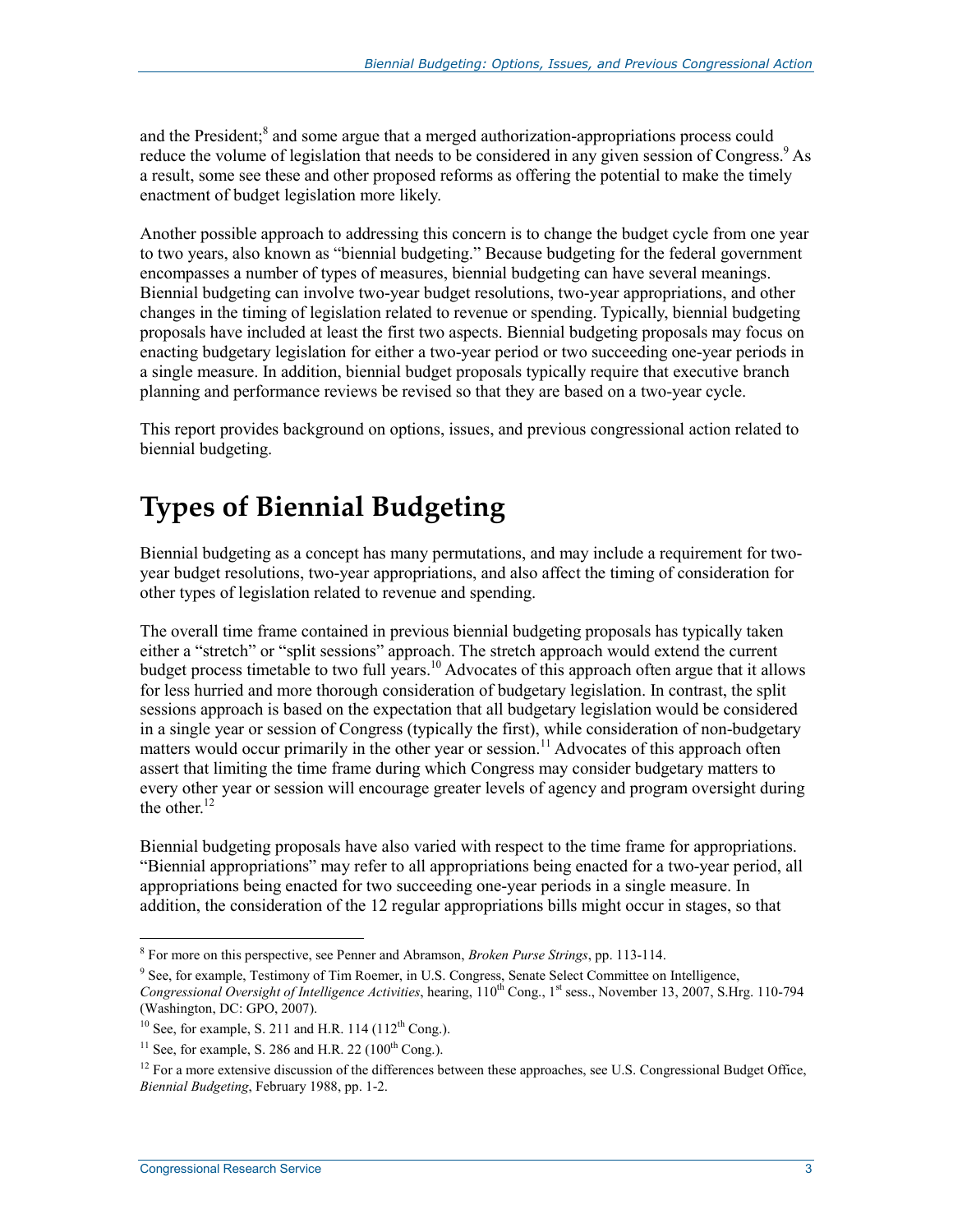some are enacted during the first year of the biennium and the others are enacted during the second year of the biennium.

Because of the variety of approaches discussed above, biennial budgeting may have different meanings for different people. This section provides an overview of the options and selected issues related to two-year budget resolutions, two-year appropriations acts, and other possible changes in the timing of other types of legislation that might be associated with biennial budgeting. It is important to note, however, that this section does not discuss all possible outcomes and there is likely to be variance in what would occur if biennial budgeting were adopted, depending on the context and framework that was implemented. Whether these implications are viewed positively or negatively depends on the observer's assessment of the probable consequences of switching to a biennial budget, as well as the normative value placed on those consequences.

#### **Two-Year Budget Resolutions**

Since the enactment of the Congressional Budget Act in 1974 (P.L. 93-344; 88 Stat. 297), the budget process has centered around the concurrent resolution on the budget, which sets aggregate budget policies and functional priorities for Congress.<sup>13</sup> The budget resolution is used to coordinate the various budgetary actions that are to be taken during a session of Congress. Proposals to convert the budget process to a two-year cycle have typically involved a process centered on a two-year budget resolution.

Although the budget process is characteristically annual, there are a number of aspects of the Budget Act that encourage Congress to look beyond a single fiscal year. In particular, Section 301(a) currently requires that the budget resolution include binding figures for the upcoming fiscal year, plus planning levels for at least each of the four ensuing fiscal years. In recent years, budget resolutions have often included planning levels beyond the minimum number required by the Budget Act. For example, the budget resolution for  $FY2004$  (H.Con.Res. 95,  $108<sup>th</sup>$  Congress) included planning levels through FY2013. The Budget Act also provides for the enforcement of the five-year totals for revenues and direct spending, and allows multi-year reconciliation instructions. In addition, the Senate's Pay-As-You-Go point of order (Section 201(a) of S.Con.Res. 21, 110<sup>th</sup> Congress, the FY2008 budget resolution) prohibits the consideration of revenue or direct spending legislation that would increase or cause an on-budget deficit over a six-year period and an 11-year period, each beginning with the current year.<sup>14</sup> The Cut-As-You-Go rule in the House (Rule XXI, Clause 10) also provides a point of order against the consideration of legislation that would have the net effect of increasing mandatory spending over the same two time periods.

It is possible that Congress might benefit from only needing to adopt the broad outlines of fiscal policy every two years. As Joseph White of the Brookings Institution stated in testimony before the Joint Committee on the Organization of Congress in 1993, "Annual fights about priorities between the same Congress and President do nobody any good."15 In addition, Congress was

<sup>1</sup> 13 For further information on the budget resolution, see CRS Report 98-512, *Formulation and Content of the Budget Resolution* and CRS Report 98-511, *Consideration of the Budget Resolution*, by Bill Heniff Jr.

<sup>14</sup> For more on the Senate PAYGO point of order, see CRS Report RL31943, *Budget Enforcement Procedures: Senate Pay-As-You-Go (PAYGO) Rule*, by Bill Heniff Jr.

<sup>15</sup> U.S. Congress, Joint Committee on the Organization of Congress, *Budget Process: Testimony of Hon. Anthony*  (continued...)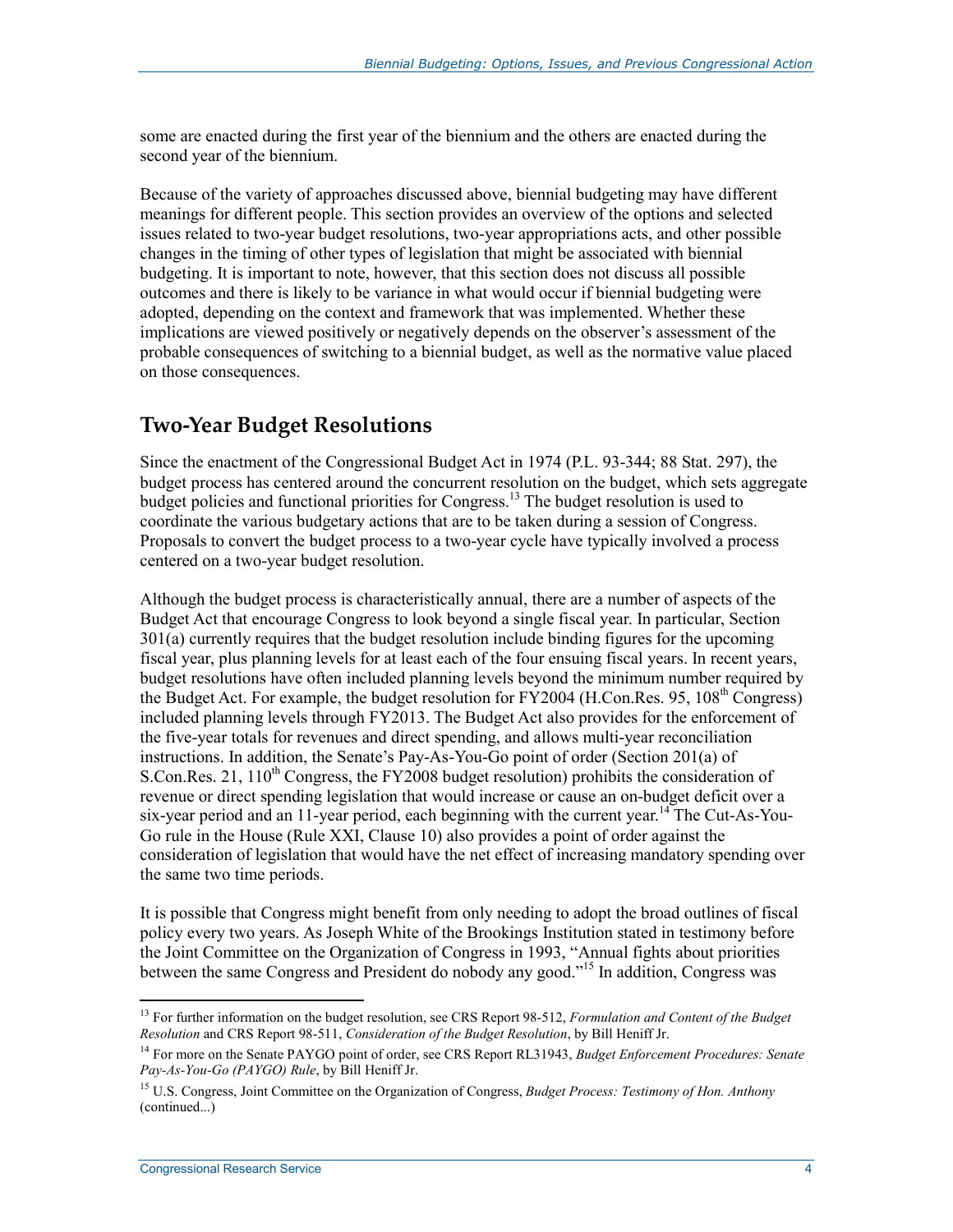unable to adopt a budget resolution for FY1999, FY2003, FY2005, FY2007, and FY2011 through FY2014, and has therefore had to use other means to coordinate and enforce budgetary actions in those years.<sup>16</sup> Based upon this recent experience, it could be argued that it is not necessary to adopt a budget resolution every year, and that a two-year budget resolution would better reflect current practice.

It is also possible, however, that budget resolutions have served a useful purpose by providing Congress with the opportunity to participate in setting fiscal policy, and that the inability to adopt a budget resolution has been a portent of further budgetary battles throughout the year, rather than an indication that there is still agreement within Congress on the policies that were adopted in the previous year. In addition, although fiscal policy can be set for two-year periods, it is potentially subject to considerable uncertainty.<sup>17</sup> If the adoption of a biennial budget resolution were to fully eliminate the opportunity currently provided by the budget resolution each year to either alter or confirm current policy, it might serve to further weaken the latter stages of the process.

#### **Two-Year Appropriations**

One of the significant changes that might be made by a biennial budgeting proposal would be a two-year cycle for appropriations.18 Under the split sessions approach, all regular appropriations measures would be considered in the first year of each Congress and could be provided either for a single two-year fiscal period or for two one-year periods. In either case, Congress would not need to act on appropriations during the second year of each Congress, except for emergency and other supplemental appropriations as needed. The stretch approach would opt instead for a process that would increase the duration of the current budget cycle so that, while the appropriations process could begin in the first session of a Congress, the fiscal biennium would not begin until October 1 of the second year. This would give Congress and the President a period of 20 months, rather than the current 8 months, to negotiate appropriations details. Under such proposals, Congress would not need to act on appropriations in the off-year, except for emergency or supplemental appropriations.

Most biennial budget proposals include two-year appropriations because, supporters contend, a biennial budget resolution would not, in and of itself, present sufficient certainty for long-term planning by agencies, significant savings in congressional workload, or enough additional time for oversight.<sup>19</sup> If regular appropriations were to be confined to the first fiscal year of the biennium, a possible benefit might be that additional programmatic review and oversight could occur during the year in which routine appropriations had already been provided. The extent to which this benefit would translate into greater time for the consideration of non-budgetary legislation and additional oversight would be dependent on a number of factors, including the

<sup>(...</sup>continued)

*Beilenson and a Panel of Experts*, 103<sup>rd</sup> Cong., 1<sup>st</sup> sess., Mar. 23, 1993 (Washington,: GPO, 1993), p. 82.

<sup>16</sup> See CRS Report RL31443, *The "Deeming Resolution": A Budget Enforcement Tool*, by Megan S. Lynch.

<sup>17</sup> For a discussion of challenges related to long-term budgeting, see CRS Report R41516, *Adopting a Long-Term Budget Focus: Challenges and Proposals*, by Megan S. Lynch, Marc Labonte, and Mindy R. Levit.

<sup>18</sup> For general information on the appropriations process, see CRS Report R42388, *The Congressional Appropriations Process: An Introduction*, by Jessica Tollestrup.

<sup>&</sup>lt;sup>19</sup> Testimony of Alice M. Rivlin, in U.S. Congress, House Committee on Government Operations, Subcommittee on Legislation and National Security, *Reform of the Federal Budget Process*, hearing, 100<sup>th</sup> Cong., 1<sup>st</sup> sess., March 12, April 2, and 30, H.Rept. 401-43 (Washington, DC: GPO, 1987).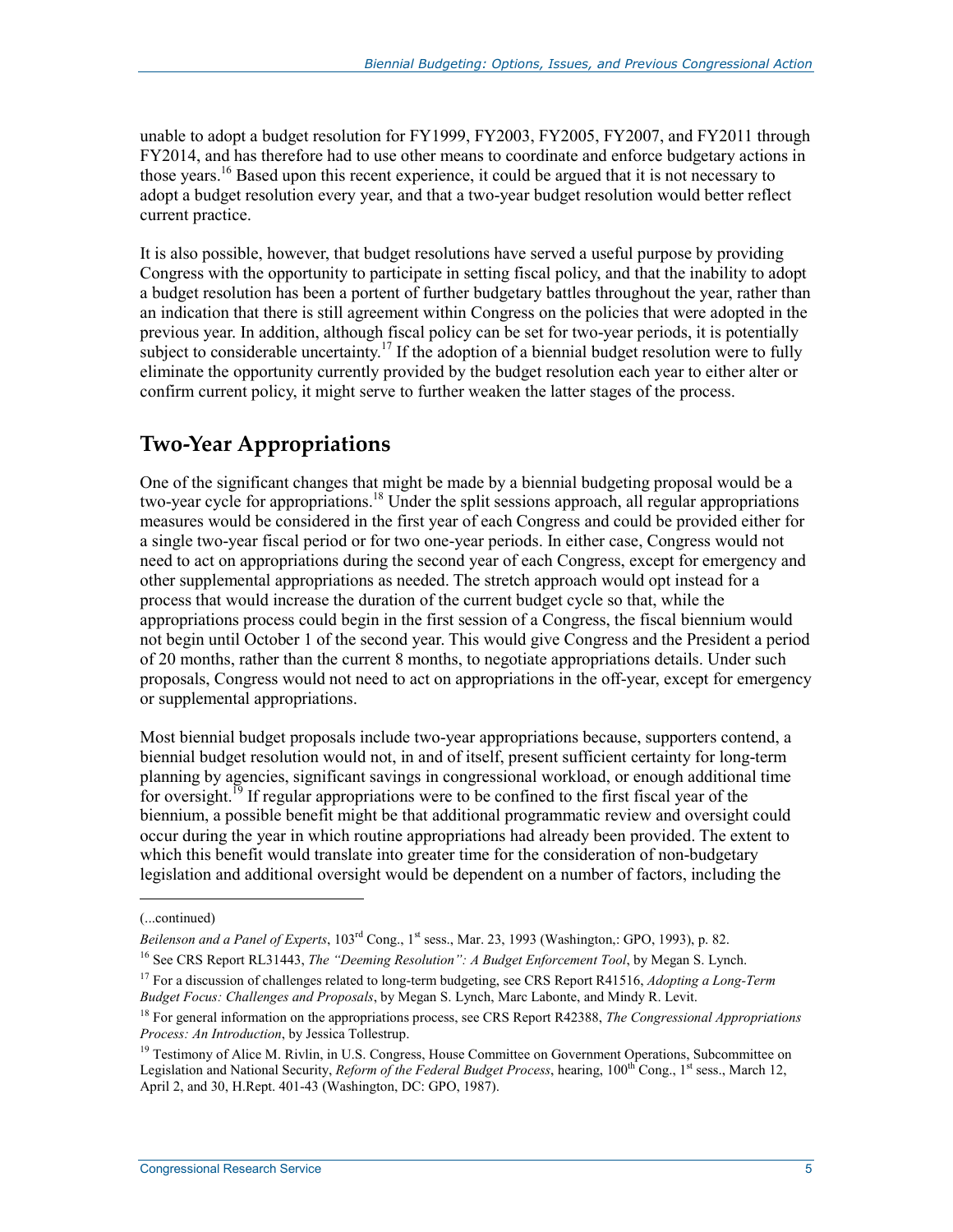extent to which emergency and other supplemental appropriations actions were necessary in the off-year.<sup>20</sup>

Current practice already includes a number of the devices proposed as part of a biennial budgeting system. For example, appropriations acts can provide for both budget authority that becomes available in future fiscal years ("advance appropriations") and budget authority available for periods of longer than a single fiscal year (multi-year or "no-year" appropriations).<sup>21</sup> Making these practices mandatory for all programs could result in the more timely enactment of appropriations; this outcome, however, is dependent upon the type of appropriations that produce conflict and delays in the budget process.<sup>22</sup> If routine appropriations are the cause of delays, then it is possible that making these decisions less often would be a beneficial change. If unforeseen and contentious issues are responsible, then widening the above practices (advance appropriations, for example) to mandate their use for all programs every other year is unlikely to result in any significant improvement in the process.

One effect of either the stretch or split sessions biennial budgeting approaches would be that regular appropriations bills would be enacted only every other year. One consequence is that Congress over the years has previously attempted to limit the amount of executive branch discretion over the execution phase of the budget process by including earmarks and other types of provisos within the text or joint explanatory statement accompanying conference reports on regular appropriations bills. A decrease in the frequency of regular appropriations would appear to reduce the number of vehicles available to Congress, and thus have a direct impact on its ability to influence executive branch budget execution in this manner.

### **Other Types of Legislation**

Biennial budget proposals also might explicitly address the timing of other types of legislation such as authorizations of appropriations, supplemental or emergency appropriations, reconciliation, entitlements, revenue, or other non-budgetary policy measures—within a biennial budgeting time frame.

Many biennial budgeting proposals require that all types of authorizations be enacted for periods of at least two fiscal years. Under current practice, however, many authorizations of appropriations are already enacted for multi-year periods. The main exceptions to this are the Department of Defense and Intelligence authorizations of appropriations, which are considered annually, so the impact of such a requirement on other policy issues is unclear. Most proposals also divide action so that all authorizations would normally be considered in the second year of each Congress, separate from consideration of the budget resolution and regular appropriations measures. A previous concern regarding a multi-year authorization requirement is that, unless

 $20$  Observers disagree as to the extent to which off-year appropriations might be necessary within a biennial budgeting cycle. For more on this debate, see Robert Greenstein and James Horney, "Biennial Budgeting: Do the Drawbacks Outweigh the Advantages?," Center on Budget and Policy Priorities, June 16, 2006 and David Kendall and Jim Kessler, "Biennial Budgeting: Better Value for Taxpayers," Third Way, September 2010.

<sup>21</sup> For further information on the future provision of budget authority, see CRS Report RS20441, *Advance Appropriations, Forward Funding, and Advance Funding*, by Sandy Streeter.

<sup>&</sup>lt;sup>22</sup> Testimony of Director, Congressional Budget Office, Dan L. Crippen, in U.S. Congress, House Committee on Rules, Biennial Budgeting: A Tool for Promoting Fiscal Management and Oversight, hearing, 106<sup>th</sup> Cong., 2<sup>nd</sup> sess., February 16, March 10 and 16, H.Hrg.106-681 (Washington, DC: GPO, 2000).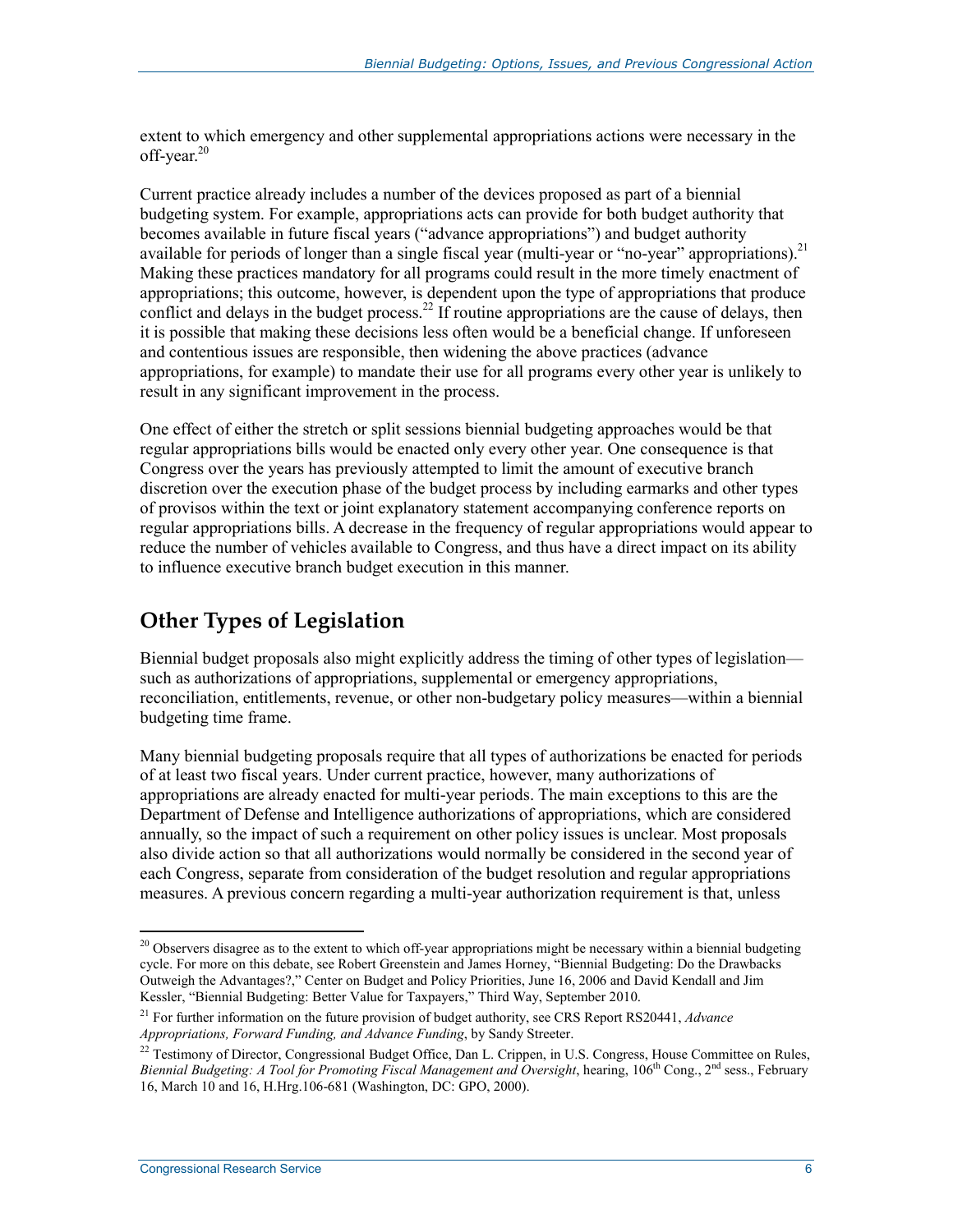supported by biennial appropriations, they may lack the degree of certainty required to achieve the promised benefits of long-range planning.<sup>23</sup> One proposed benefit of multi-year authorizations is that they could be in place before the appropriations process begins, providing for smoother working relationship between authorizers and appropriators.<sup>24</sup>

Although the requirement for multi-year authorizations within biennial budgeting would only affect some programs, such a system could have major repercussions for those specific issue areas. For example, Congress has operated under the presumption that the Defense and Intelligence authorizations are sensitive to a variety of foreign policy issues and, consequently, that these issues need to be addressed every year. An attempt to experiment with two-year authorizations for the Department of Defense in the 1980s proved unsuccessful. This experience has sometimes been partly attributed to the fact that the experiment was not part of a comprehensive move to biennial budgeting and was not supported by two-year appropriations. Another contributing factor was that the two-year process was overtaken by other budgetary decisions. For example, the deficit reduction concerns that led to a late 1987 budget summit between Congress and President Reagan effectively required the second year of the two-year authorization to be amended extensively. Given this experience, support for two-year defense authorizations waned. $25$ 

The proposed division between the consideration of authorizations and appropriations for split session approaches could serve to augment the separation of money and policy decisions currently embodied in House and Senate rules. The division also could clarify the different functions that authorizations and appropriations serve, but that some Members feel have been blurred or weakened in recent decades.<sup>26</sup> Conversely, there might be an erosion of the separation between authorizations and appropriations. Absent an opportunity to consider authorizing legislation in the first year of a Congress, Members might feel it necessary to use appropriations bills as legislative vehicles to raise policy questions, rather than wait for the second authorization/oversight session. $27$ 

The extent to which supplemental or emergency appropriations might be available during various portions of the biennium depends on both the type of biennial budgeting that was enacted and the types of appropriations that would be allowed (or not explicitly prohibited) under a particular framework. Under a split session timetable, decisions on appropriations are typically confined to the first year in the biennium, with the goal being that the second year will be focused on programmatic decisions and oversight. The degree to which separation was enforced would

<sup>&</sup>lt;u>.</u> <sup>23</sup> For further information on the relationship of authorizations and appropriations, see CRS Report R42098, *Authorization of Appropriations: Procedural and Legal Issues*, by Jessica Tollestrup and Brian T. Yeh.

<sup>&</sup>lt;sup>24</sup> Rep. William H. Natcher, chairman of the House Appropriations Committee, testified in 1993 that requiring multiyear authorizations to be enacted the year before appropriations measures would serve the Congress well. U.S. Congress, Joint Committee on the Organization of Congress, *Budget Process: Testimony of Hon. William H. Natcher*, hearing,  $103^{\text{rd}}$  Cong.,  $1^{\text{st}}$  sess., March 11, 1993 (Washington: GPO, 1993), p. 5.

<sup>25</sup> David C. Morrison, "Two at a Time," *National Journal*, vol. 21, no. 35 (September 2, 1989), p. 2172; and Robert J. Art, "The Pentagon: The Case for Biennial Budgeting," *Political Science Quarterly*, vol. 104, no. 2 (summer 1989), pp. 193-214.

<sup>&</sup>lt;sup>26</sup> As illustrated by testimony on budget process reform on several occasions in recent years. One example is the extensive testimony before the Joint Committee on the Organization of Congress in 1992.

<sup>&</sup>lt;sup>27</sup> Testimony of Deputy Director, Congressional Budget Office, James L. Blum, in U.S. Congress, Senate Committee on Governmental Affairs, Subcommittee on Financial Management and Accountability, *S. 1434—Biennial Budgeting*  Act of 1995, hearing, 104<sup>th</sup> Cong., 2<sup>nd</sup> sess., July 24, 1996, S.Hrg. 104-638 (Washington, DC: GPO, 1996).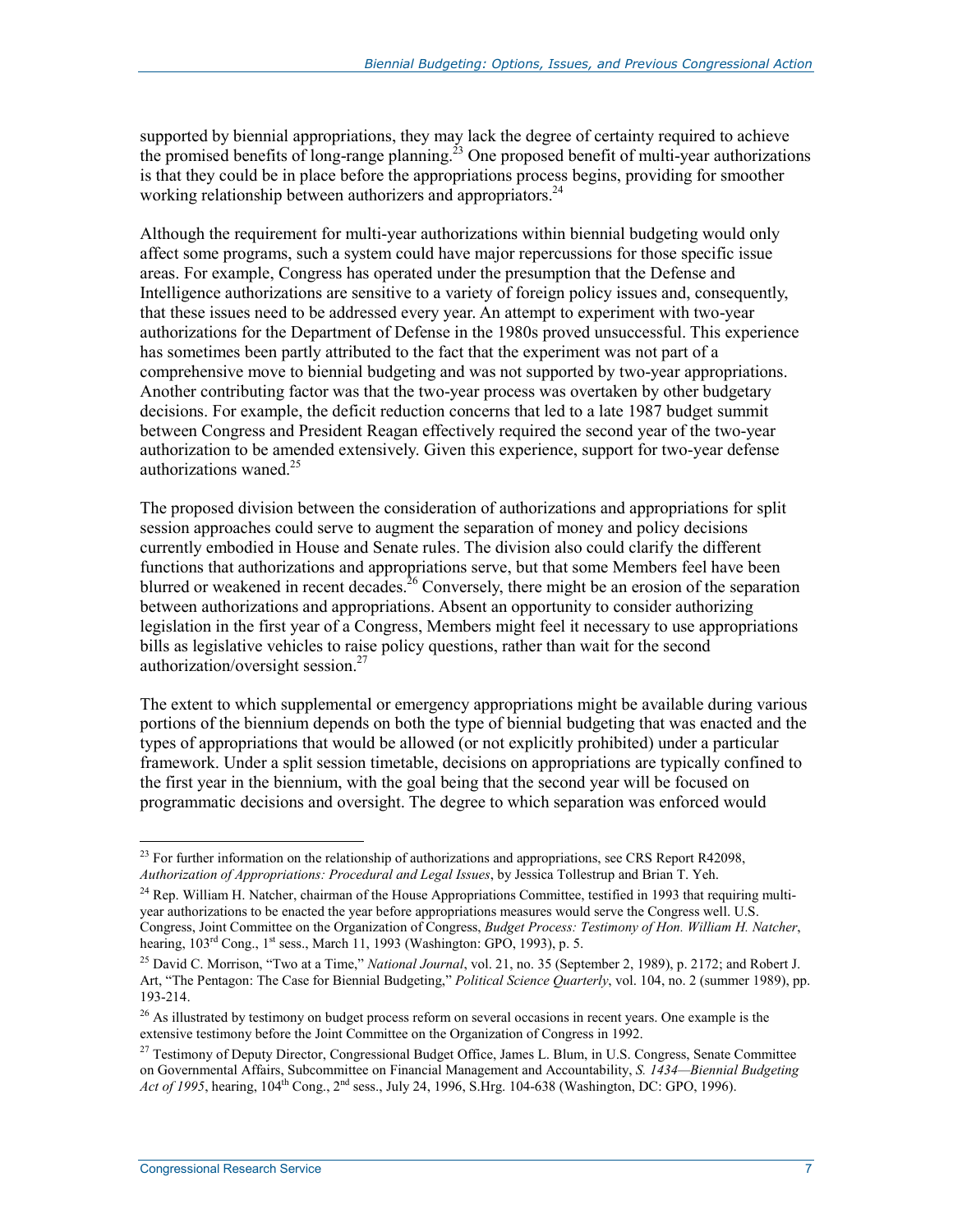determine the extent to which supplemental appropriations might also be confined to the first year of the biennium, or another alternative timetable. A stretch model might also limit the time frame in which appropriations decisions can be adjusted, for example, to the period after the budget resolution was adopted. $28$ 

Reconciliation instructions produce a type of legislation intended to bring existing revenue and spending law into conformity with the policies in the budget resolution.<sup>29</sup> For such legislation to be in order, reconciliation instructions must first be adopted in the budget resolution. As a result, under a biennial budget resolution, the possibility of enacting reconciliation legislation would typically only exist once every two years, unless the rules governing reconciliation contained in the Congressional Budget Act were modified to allow for such legislation under an alternative mechanism or time frame. Some observers perceive this implication as an argument against biennial budgeting. $30$ 

Although biennial budget proposals have not typically addressed restricting other types of legislation, such as entitlements and revenue, to a particular time frame within the biennium, some observers have suggested that this also might be preferable. For example, under a split session approach, legislation affecting revenue or spending might be limited to the first year or session of Congress when other decisions regarding budgetary legislation are made.<sup>31</sup>

## **General Arguments Favoring and Opposing Biennial Budgeting**

Aside from issues concerning how particular aspects of biennial budgeting might work in practice, a number of arguments have been made for and against its overall utility. These arguments are primarily drawn from congressional hearings, analyses of biennial budgeting by governmental committees and commissions, and scholarly articles and reports issued by think tanks analyzing various budget process reform proposals. Note that some of these arguments are based upon the potential implications discussed in the previous section. While these arguments are not an exhaustive list of all reasons why biennial budgeting proposals have been supported or opposed, and their applicability is heavily dependent upon the type of biennial budgeting being considered, they are representative of the debate that has developed over the past 30 years.

<sup>&</sup>lt;u>.</u> 28 For a discussion of this possibility, see U.S. Congress, Senate Committee on Governmental Affairs, *Proposed Budget Reforms: A Critical Analysis*, committee print, 100th Cong., 2nd sess., April 1988, S.Prt. 100-98 (Washington: GPO, 1988), pp. 22-23.

<sup>29</sup> For further information on reconciliation, see CRS Report 98-814, *Budget Reconciliation Legislation: Development and Consideration*, by Bill Heniff Jr.

<sup>30</sup> See, for example, Prepared Statement of Congressman Nick Smith, in U.S. Congress, House Committee on Rules, *Biennial Budgeting: A Tool for Promoting Fiscal Management and Oversight*, hearing, 106th Cong., 2nd sess., February 16, March 10 and 16, H.Hrg.106-681 (Washington, DC: GPO, 2000).

<sup>&</sup>lt;sup>31</sup> See, for example, Testimony of Director, Congressional Budget Office, Dan L. Crippen, in U.S. Congress, House Committee on Rules, *Biennial Budgeting: A Tool for Promoting Fiscal Management and Oversight*, hearing, 106th Cong.,  $2<sup>nd</sup>$  sess., February 16, March 10 and 16, H.Hrg.106-681 (Washington, DC: GPO, 2000).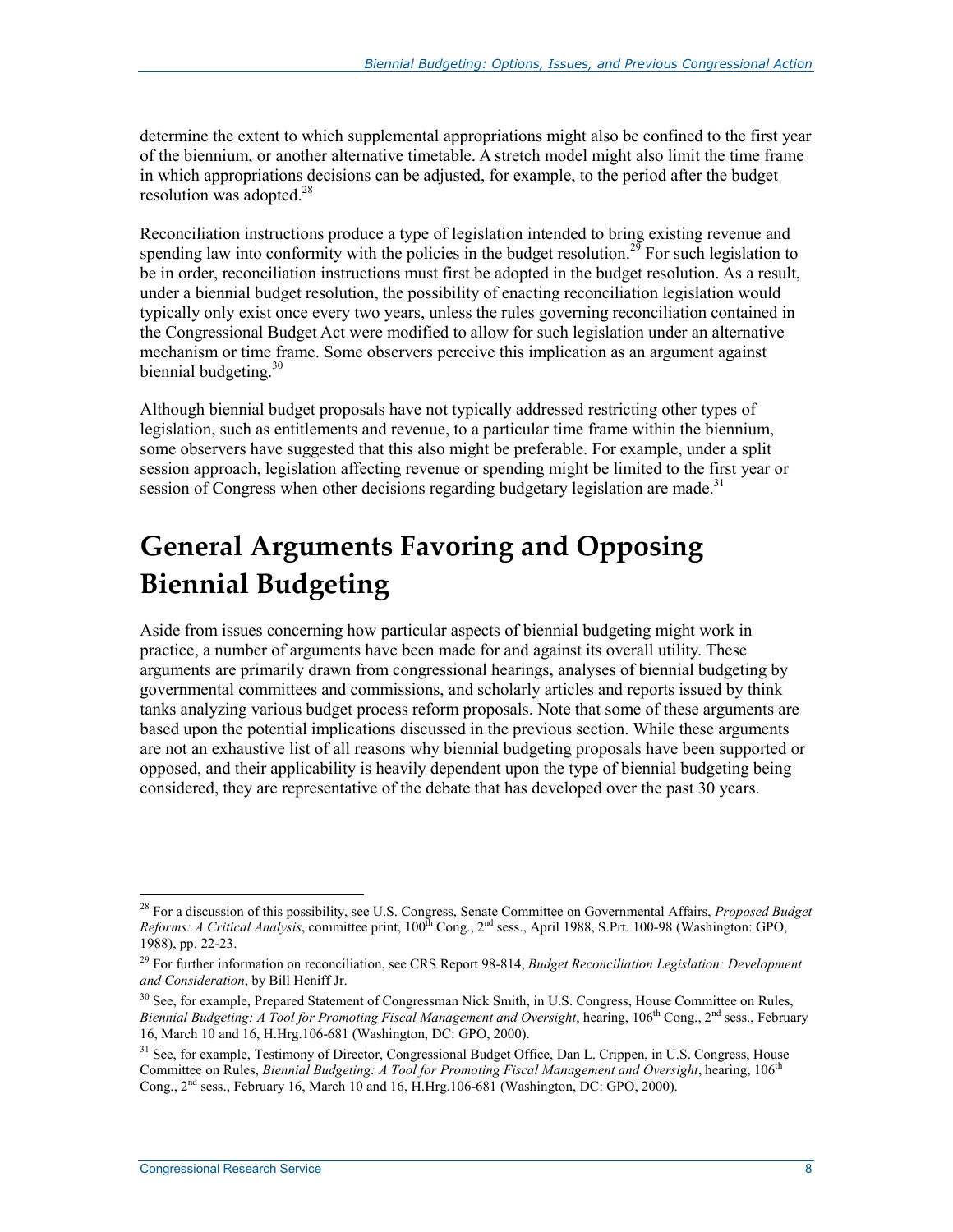### **Arguments Made by Proponents of Biennial Budgeting**

Supporters of biennial budgeting have generally advanced three arguments—that a two-year budget cycle would (1) reduce congressional workload by eliminating the need for annual consideration of routine or repetitious matters; (2) allow Congress to reserve time to promote improved oversight and program review; and (3) allow better long-term planning by the agencies that spend federal funds at the federal, state, or local level.

Advocates have asserted that reducing the number of times that Congress must consider budget questions would reduce the percentage of congressional time consumed by the process and would allow more time for Congress to conduct agency and program oversight.<sup>32</sup> By effectively dividing each Congress into a budget year and an authorization/oversight year, a two-year cycle might reduce competition for Members' time and attention, and allow for more effective use of authorizations to establish policy. Congress would not have to resort to appropriating in the absence of a current authorization as often, because the authorizations would not be crowded out of the congressional schedule by appropriations questions.<sup>33</sup> Another anticipated benefit has been that executive branch agencies, relieved of the need to develop and defend budget proposals as frequently, could better manage federal programs.<sup>34</sup>

Another argument that has often been made by proponents of biennial budgeting is that it might increase certainty about the level of future funding, thus allowing better long-range planning by federal agencies and by state and local governments. The Reagan, George H. W. Bush, Clinton, and George W. Bush Administrations all have previously expressed support for biennial budgeting.35 The 1993 report of the National Performance Review (the Gore Commission) noted, "Considerable time could be saved—and used more effectively—in both the executive and legislative branches of government if budgets and appropriations were moved to a biennial cycle."<sup>36</sup> The Clinton Administration's final budget submission in 2000 reiterated its support for biennial budgeting.<sup>37</sup> The George W. Bush Administration also included support for biennial budgeting (as well as other budget process reforms) in the President's annual budget submission to Congress. The FY2004 Budget request stated that "a biennial budget would allow lawmakers to devote more time every other year to ensuring that taxpayers' money is spent wisely and efficiently. In addition, Government agencies would receive more stable funding, which would facilitate longer range planning and improved fiscal management."<sup>38</sup>

<sup>&</sup>lt;u>.</u>  $32$  See, for example, Prepared Statement of Senator Pete Domenici, in U.S. Congress, Senate Committee on Governmental Affairs, Subcommittee on Financial Management and Accountability, *S. 1434—Biennial Budgeting Act of 1995*, hearing, 104<sup>th</sup> Cong., 2<sup>nd</sup> sess., July 24, 1996, S.Hrg. 104-638 (Washington, DC: GPO, 1996).

<sup>&</sup>lt;sup>33</sup> See, for example, Prepared Statement of Senator Wendell H. Ford, in U.S. Congress, Senate Committee on Governmental Affairs, Subcommittee on Financial Management and Accountability, *S. 1434—Biennial Budgeting Act of 1995*, hearing, 104<sup>th</sup> Cong., 2<sup>nd</sup> sess., July 24, 1996, S.Hrg. 104-638 (Washington, DC: GPO, 1996).

<sup>34</sup> See, for example, U.S. Office of the Vice President, *Creating a Government That Works Better and Costs Less: Mission-Driven, Results-Oriented Budgeting*, accompanying report of the National Performance Review (Washington: GPO, 1993).

<sup>&</sup>lt;sup>35</sup> As of the date of this report, the Obama Administration has not adopted an official position on biennial budgeting.

<sup>36</sup> Vice President, *Creating a Government That Works Better and Costs Less: Mission-Driven, Results-Oriented Budgeting*, p. 59.

<sup>37</sup> U.S. Office of Management and Budget, *Budget of the United States Government, Fiscal Year 2001, Analytical Perspectives* (Washington: GPO, 2000), p. 287.

<sup>38</sup> U.S. Office of Management and Budget, *Budget of the United States Government, Fiscal Year 2004, Analytical Perspectives* (Washington: GPO, 2003), p. 318.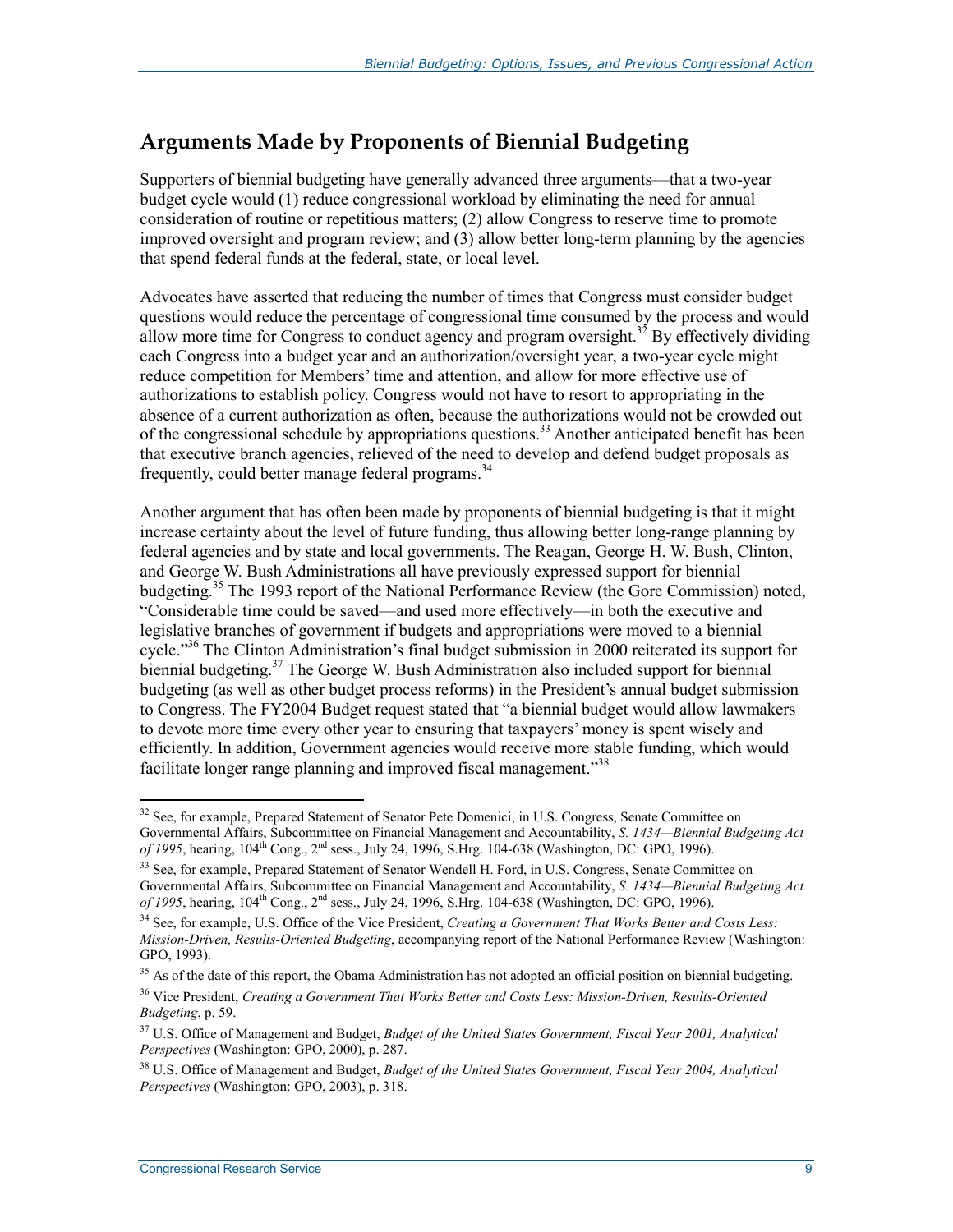Supporters have also pointed to the multi-year nature of the budget summit agreements between Congress and the President both as evidence of the efficacy of multi-year budgeting and as a major factor in recent years for promoting more efficient consideration of budgetary legislation. Notably, the 1987 agreement between Congress and the Reagan Administration, the 1990 agreement with the Bush Administration, and the 1993 and 1997 agreements with the Clinton Administration were all built around the projected future impact of a budget plan. Subsequent budget resolutions, and budget implementing legislation, generally adhered to those agreements. By institutionalizing this arrangement, advocates of biennial budgeting posit that the success of these agreements can be duplicated.<sup>39</sup>

#### **Arguments Made by Opponents of Biennial Budgeting**

Critics of biennial budgeting have countered with several arguments as to why some of the projected benefits might not be realized. Reducing the number of times that Congress considers budget matters, they have suggested, may only raise the stakes, and thereby heighten the possibility for conflict and increased delay.40 In addition, enacting a budget resolution and spending legislation every other year could be effective in reducing congressional workload or aiding longer-term planning, but likely only in the second year of the cycle.<sup>41</sup> Even that benefit may not accrue without accurate budget projections. Making accurate projections of revenues and expenditures is always difficult. With total appropriations for FY2010 in excess of \$1.9 trillion (of which mandatory spending accounted for over one-third)<sup>42</sup> even small errors can be significant. Projecting revenues and expenditures for a two-year cycle requires forecasting as much as 30 months in advance, rather than 18 under an annual budget cycle, and even 18-month projections have previously been inaccurate. For example, during the FY2006 appropriations cycle, when the budget projections for the upcoming fiscal year were discovered to be \$1.2 billion less than what would be required to provide for veterans' health care.<sup>43</sup> Such issues with inaccurate forecasting, critics have argued, might be heightened by biennial budgeting and could result in providing either too much or too little money for individual programs. Some have feared that this would increase the need for revisions to the budget resolution, supplemental appropriations, or other adjustments in the off-year that would effectively undercut any intended improvements in planning.<sup>44</sup>

<sup>&</sup>lt;sup>39</sup> For a discussion of this issue, see Testimony of Associate Director, U.S. General Accounting Office, Susan J. Irving, in U.S. Congress, Senate Committee on Governmental Affairs, Subcommittee on Financial Management and Accountability, *S. 1434—Biennial Budgeting Act of 1995*, hearing, 104<sup>th</sup> Cong., 2<sup>nd</sup> sess., July 24, 1996, S.Hrg. 104-638 (Washington, DC: GPO, 1996).

<sup>40</sup> See, for example, Louis Fisher, "Biennial Budgeting in the Federal Government," *Public Budgeting and Finance*, vol. 17, no. 3 (fall 1997), p. 89 and Greenstein and Horney, "Biennial Budgeting: Do the Drawbacks Outweigh the Advantages?"

<sup>&</sup>lt;sup>41</sup> See, for example, Testimony of Deputy Director, Congressional Budget Office, James L. Blum, in U.S. Congress, Senate Committee on Governmental Affairs, Subcommittee on Financial Management and Accountability, *S. 1434— Biennial Budgeting Act of 1995*, hearing, 104th Cong., 2nd sess., July 24, 1996, S.Hrg. 104-638 (Washington, DC: GPO, 1996).

<sup>&</sup>lt;sup>42</sup> U.S. Congress, House Committee on Appropriations, *Report of Committee Activities*,  $111^{\text{th}}$  Cong.,  $2^{\text{nd}}$  sess., H.Rept. 111-700 (Washington, DC: GPO 2011), p. 5.

 $43$  The reason for this shortfall was attributed at that time, in part, to the unexpected rise in the number of veterans enrolling in the health care system. For further information, see Tim Starks, "Bill Targets Veteran's Funding Shortfall," *CQ Weekly Report*, November 21, 2005, p. 3136.

<sup>44</sup> Penner and Abramson, *Broken Purse Strings*, pp. 116-117 and Greenstein and Horney, "Biennial Budgeting: Do the Drawbacks Outweigh the Advantages?."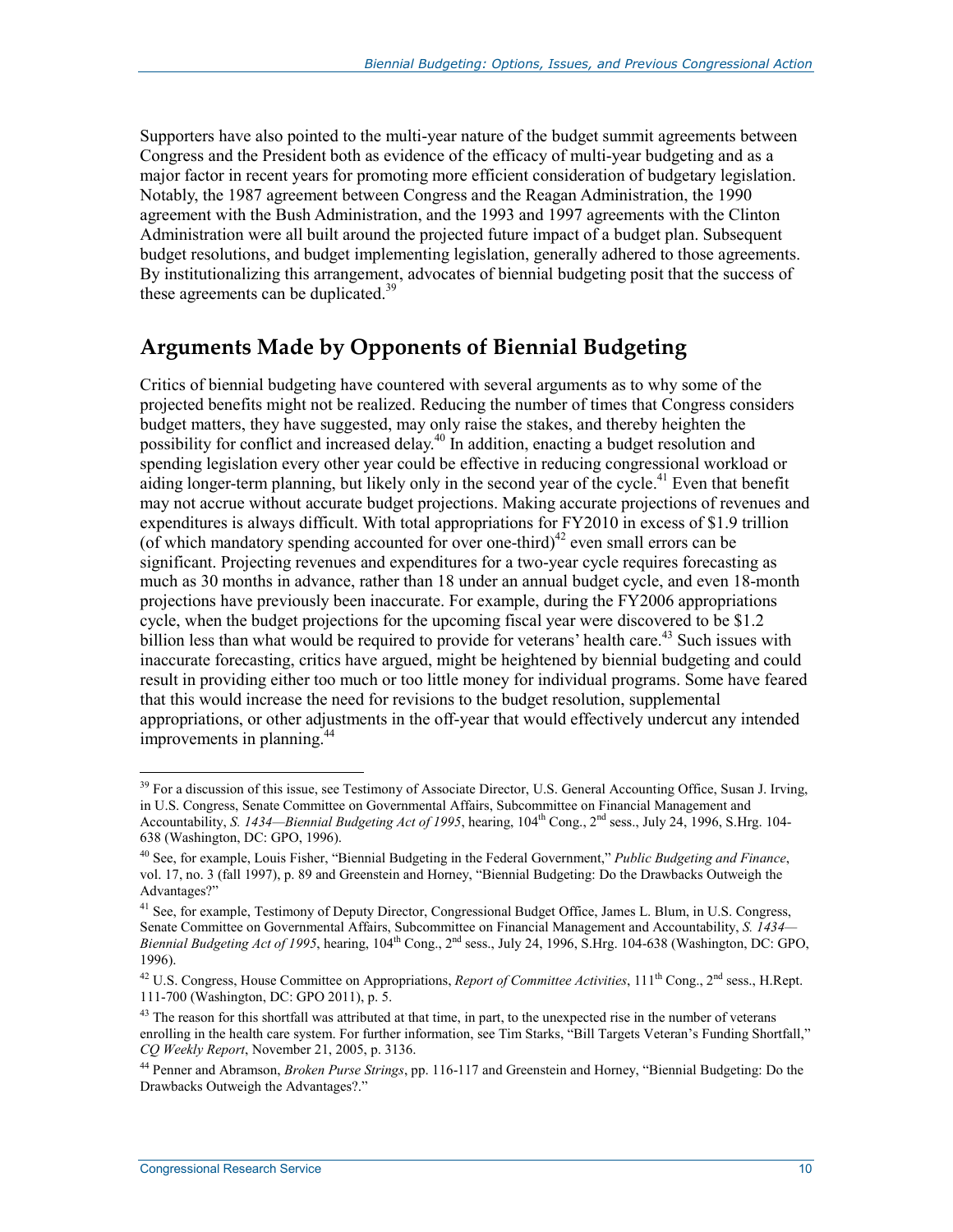With only a limited ability to anticipate future conditions, critics have argued that a two-year cycle could require Congress to choose either to allow the President greater latitude for making budgetary adjustments in the off-years or to engage in mid-cycle corrections to a degree that would nullify any anticipated time savings or planning advantages.<sup>45</sup> Furthermore, they have argued that annual review of appropriations requests is an important part of oversight<sup>46</sup> that would be lost under a biennial budget, with no guarantee that committees would take advantage of a separate oversight session, or that oversight separate from review of funding decisions would be as effective.<sup>47</sup>

In addition, critics have contended that the institutional incentives for supporting two-year budgets can vary based on the expected budgetary outcome. A budget plan that would lock in an amount for the second year of a biennium would draw relatively little support from program advocates in a time of increasing budgets (because the program might receive more generous funding later), and, alternately, would draw relatively little support from program cutters in times of decreasing budgets (because the program would be somewhat insulated from possible later cuts). In other words, these critics have asserted, an action to lock in future budgetary resources would be likely to draw opposition when some decision makers believe that a "better" decision may be arrived at in the future. $48$ 

In response to the possibility of duplicating the success of previous long-term budget agreements, some opponents have argued that the lessons to be learned from successful executivecongressional summits are somewhat more narrow. Opponents have suggested that while these occasional summits have proved useful in the context of facilitating the following year's budget process, it would not be possible to institutionalize the process. Instead, some of these critics perceive that the political and budgetary context that brings Congress and the President to the bargaining table on a regular basis is also necessary to ensure a commitment to implementing the outcome.49

## **Biennial Budgeting in the States**

Perhaps because many Representatives and Senators have government experience at the state level, state practices are often cited in deliberations on budget process reform. In particular, 19 states operate under a two-year budget cycle (see **Table 2**), and this experience has been cited by many in discussing the applicability of biennial budgeting to the federal government.

<u>.</u>

 $45$  See, for example, Fisher, "Biennial Budgeting in the Federal Government," p. 91.

<sup>46</sup> For a discussion of appropriations oversight, see CRS Report RL30240, *Congressional Oversight Manual*, by Alissa M. Dolan et al.

<sup>47</sup> See, for example, Testimony of Associate Director, U.S. General Accounting Office, Susan J. Irving, in U.S. Congress, Senate Committee on Governmental Affairs, Subcommittee on Financial Management and Accountability, *S. 1434—Biennial Budgeting Act of 1995*, hearing, 104th Cong., 2nd sess., July 24, 1996, S.Hrg. 104-638 (Washington, DC: GPO, 1996).

<sup>48</sup> See, for example, Testimony of Robert Greenstein, in U.S. Congress, House Committee on Rules, *Biennial Budgeting: A Tool for Promoting Fiscal Management and Oversight*, hearing, 106<sup>th</sup> Cong., 2<sup>nd</sup> sess., February 16, March 10 and 16, H.Hrg.106-681 (Washington, DC: GPO, 2000).

<sup>49</sup> Prepared statement of Congressman Porter J. Goss, in U.S. Congress, House Committee on Rules, *Biennial Budgeting: A Tool for Promoting Fiscal Management and Oversight*, hearing, 106<sup>th</sup> Cong., 2<sup>nd</sup> sess., February 16, March 10 and 16, H.Hrg.106-681 (Washington, DC: GPO, 2000).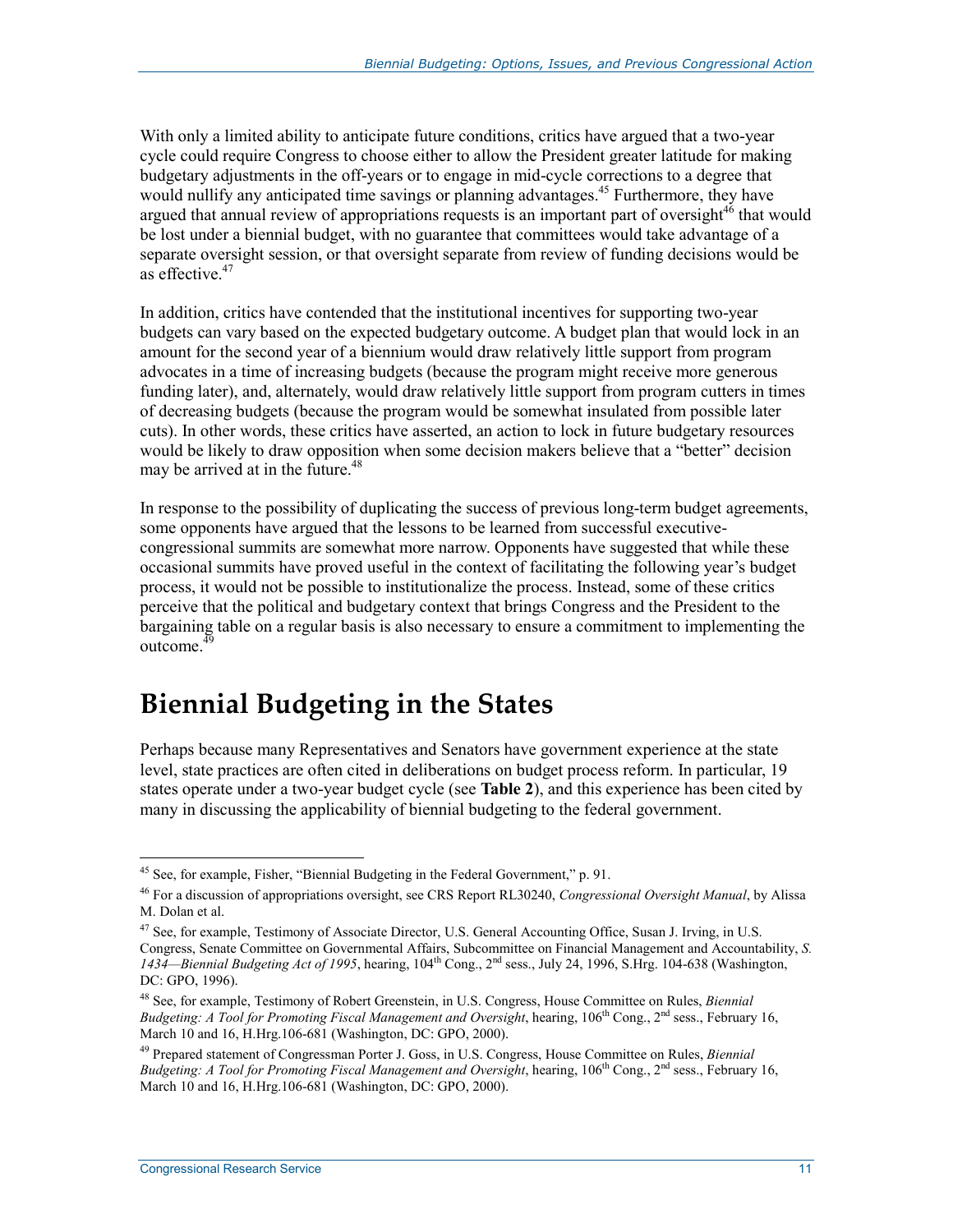| <b>Annual Budget with</b><br><b>Annual Legislative</b><br><b>Sessions</b> | <b>Biennial Budget with</b><br><b>Annual Legislative</b><br><b>Sessions</b> | <b>Biennial Budget with</b><br><b>Biennial Legislative</b><br><b>Sessions</b> |  |
|---------------------------------------------------------------------------|-----------------------------------------------------------------------------|-------------------------------------------------------------------------------|--|
| (31 states)                                                               | $(15 \text{ states})$                                                       | (4 States)                                                                    |  |
| Alabama                                                                   | Connecticut                                                                 | Montana                                                                       |  |
| Alaska                                                                    | Hawaii                                                                      | <b>Nevada</b>                                                                 |  |
| Arizona <sup>a</sup>                                                      | Indiana                                                                     | North Dakota <sup>d</sup>                                                     |  |
| Arkansas                                                                  | Kentucky                                                                    | <b>Texas</b>                                                                  |  |
| Colorado                                                                  | Maine                                                                       |                                                                               |  |
| California                                                                | Minnesota                                                                   |                                                                               |  |
| <b>Delaware</b>                                                           | Nebraska                                                                    |                                                                               |  |
| Florida                                                                   | New Hampshire                                                               |                                                                               |  |
| Georgia                                                                   | North Carolina                                                              |                                                                               |  |
| Idaho                                                                     | Ohio                                                                        |                                                                               |  |
| <b>Illinois</b>                                                           | Oregon                                                                      |                                                                               |  |
| Iowa                                                                      | Virginia                                                                    |                                                                               |  |
| Kansasb                                                                   | Washington                                                                  |                                                                               |  |
| Louisiana                                                                 | Wisconsin                                                                   |                                                                               |  |
| Maryland                                                                  | Wyomingd                                                                    |                                                                               |  |
| Massachusetts                                                             |                                                                             |                                                                               |  |
| Michigan                                                                  |                                                                             |                                                                               |  |
| Mississippi                                                               |                                                                             |                                                                               |  |
| Missouric                                                                 |                                                                             |                                                                               |  |
| New Jersey                                                                |                                                                             |                                                                               |  |
| New Mexico                                                                |                                                                             |                                                                               |  |
| New York                                                                  |                                                                             |                                                                               |  |
| <b>Oklahoma</b>                                                           |                                                                             |                                                                               |  |
| Pennsylvania                                                              |                                                                             |                                                                               |  |
| Rhode Island                                                              |                                                                             |                                                                               |  |
| South Carolina                                                            |                                                                             |                                                                               |  |
| South Dakota                                                              |                                                                             |                                                                               |  |
| Tennessee                                                                 |                                                                             |                                                                               |  |
| Utah                                                                      |                                                                             |                                                                               |  |
| Vermont                                                                   |                                                                             |                                                                               |  |
| West Virginia                                                             |                                                                             |                                                                               |  |

| Table 2. States with Annual and Biennial Budgets (2011) |  |  |  |  |
|---------------------------------------------------------|--|--|--|--|
|---------------------------------------------------------|--|--|--|--|

**Source:** Ronald K. Snell, *State Experiences with Annual and Biennial Budgeting,* National Conference of State Legislatures, April 2011, p. 3, available at http://www.ncsl.org/issues-research/budget/state-experiences-withannual-and-biennial-budgeti.aspx.

- a. In Arizona, some small agencies are on a biennial cycle; the rest are on an annual cycle.
- b. In Kansas, 20 agencies are on a biennial cycle; the rest are on an annual cycle.
- c. In Missouri, the operating budget is on an annual basis; the capital budget is on a biennial cycle.
- d. These states enact consolidated two-year budgets; all other states with biennial budgets enact two annual budgets simultaneously.

However, the state experience does not provide any single answer concerning biennial budgeting.<sup>50</sup> Some states that operate under an annual cycle have significant portions of their budget enacted on a two-year cycle. For example, Missouri enacts its operating budget on an

<sup>&</sup>lt;sup>50</sup> This has been concluded by the Government Accountability Office in a number of studies on biennial budgeting and the states. See, for example, U.S. Government Accountability Office, *Biennial Budgeting: Three States' Experiences*, GAO-01-132, October 2000, p. 6.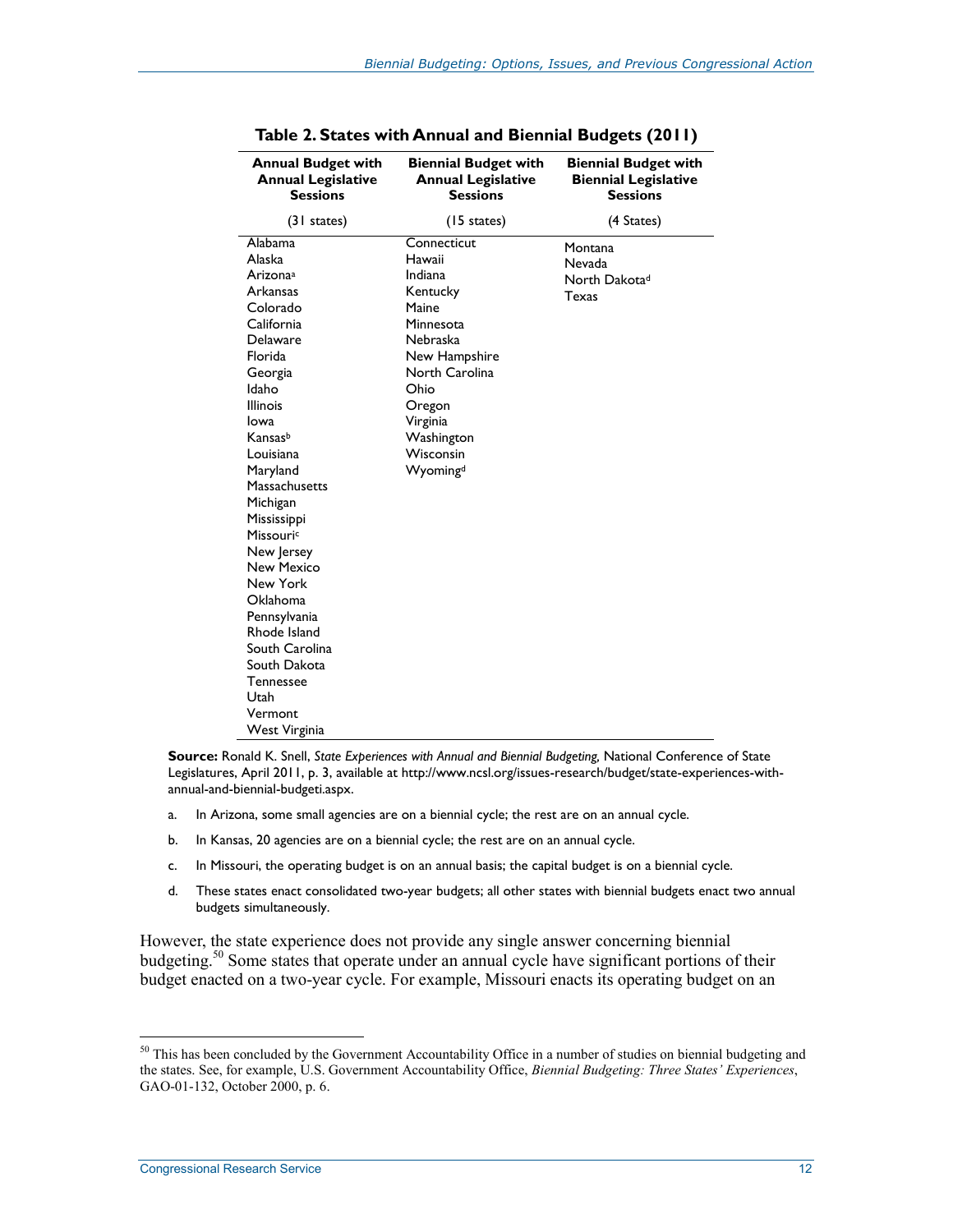annual cycle, but its capital budget on a biennial cycle,<sup>51</sup> whereas Kansas budgets for some regulatory agencies two years at a time within the overall context of an annual budget. Conversely, some states with biennial cycles do a significant portion of their budgeting on an annual basis. For example, Virginia and Oregon both enact a biennial budget that is routinely amended during the session when the budget is being executed. Minnesota considers both its operating and capital budgets on two-year cycles, but in different years. As a result, supporting examples can be found both for and against adopting a two-year cycle at the federal level.<sup>52</sup>

One argument of opponents of a two-year cycle has been that the trend among states has been to shift from biennial to annual budget cycles, particularly in those states with larger populations. This trend, opponents have suggested, demonstrates that biennial budgeting represents a way of budgeting less applicable to modern circumstances. In support of this, they have pointed out that, while 44 states operated with biennial budget cycles in 1940, this was because most state legislatures at that time tended to meet every other year.<sup>53</sup> As of 2011, with the prevalence of annual sessions, 31 states use annual cycles, including 7 of the 10 most populous states.<sup>54</sup> However, not all states have made changes in favor of annual budgeting. At least three states (Hawaii in 1967, Nebraska in 1987, and Connecticut in 1991) have switched to biennial budgeting after extended periods in which they used an annual cycle, while several others (Indiana, Minnesota, and Wisconsin) returned to biennial cycles after brief experiments with annual budgets.

As discussed above, one of the main arguments made by opponents of biennial budgeting has been that it would inevitably lead to greater authority for the President. Again the experience at the state level is inconclusive. Both annual and biennial budget cycles have been coupled with varying degrees of executive branch discretion and authority. For example, Maine, with a biennial budget, has far stricter limits on the governor's authority to transfer funds or cut spending unilaterally than does South Dakota, with an annual budget.<sup>55</sup>

The natural tension between the desire for longer planning horizons and the increasing inaccuracy of budget projections when stretched over longer periods has not been solved at the state level. This is because the same basic system of funding stability and incremental budget changes that characterizes federal budgeting also operates in the state context. Few state programs are subject to sweeping changes in any given year, regardless of the budget cycle. This might suggest that both the assertions of a need for a longer budget cycle to ensure better planning and fears related to the inadequacy of long-term forecasts of budgetary needs might be overstated.

<sup>1</sup> <sup>51</sup> An operating budgeting accounts for day-to-day government expenditures and is typically funded with current revenues such as taxes and short-term debt (less than one-year maturity). A capital budget accounts for capital expenditures that are funded by a mix of long-term debt and current revenues.

<sup>52</sup> Ronald K. Snell, "Annual vs. Biennial Budgeting: No Clear Winner," *Spectrum*, vol. 68 (winter 1995), p. 23.

<sup>&</sup>lt;sup>53</sup> National Conference of State Legislatures, "Table 7-1: Executive Authority to Cut the Enacted Budget," September 2008. Available at http://www.ncsl.org/issues-research/budget/executive-authority-to-cut-the-enacted-budget.aspx.

<sup>54</sup> California, Florida, Georgia, Michigan, New York, and Pennsylvania all operate with annual cycles, whereas North Carolina, Ohio and Texas operate with biennial cycles.

<sup>55</sup> Snell, "Annual vs. Biennial Budgeting: No Clear Winner," p. 23.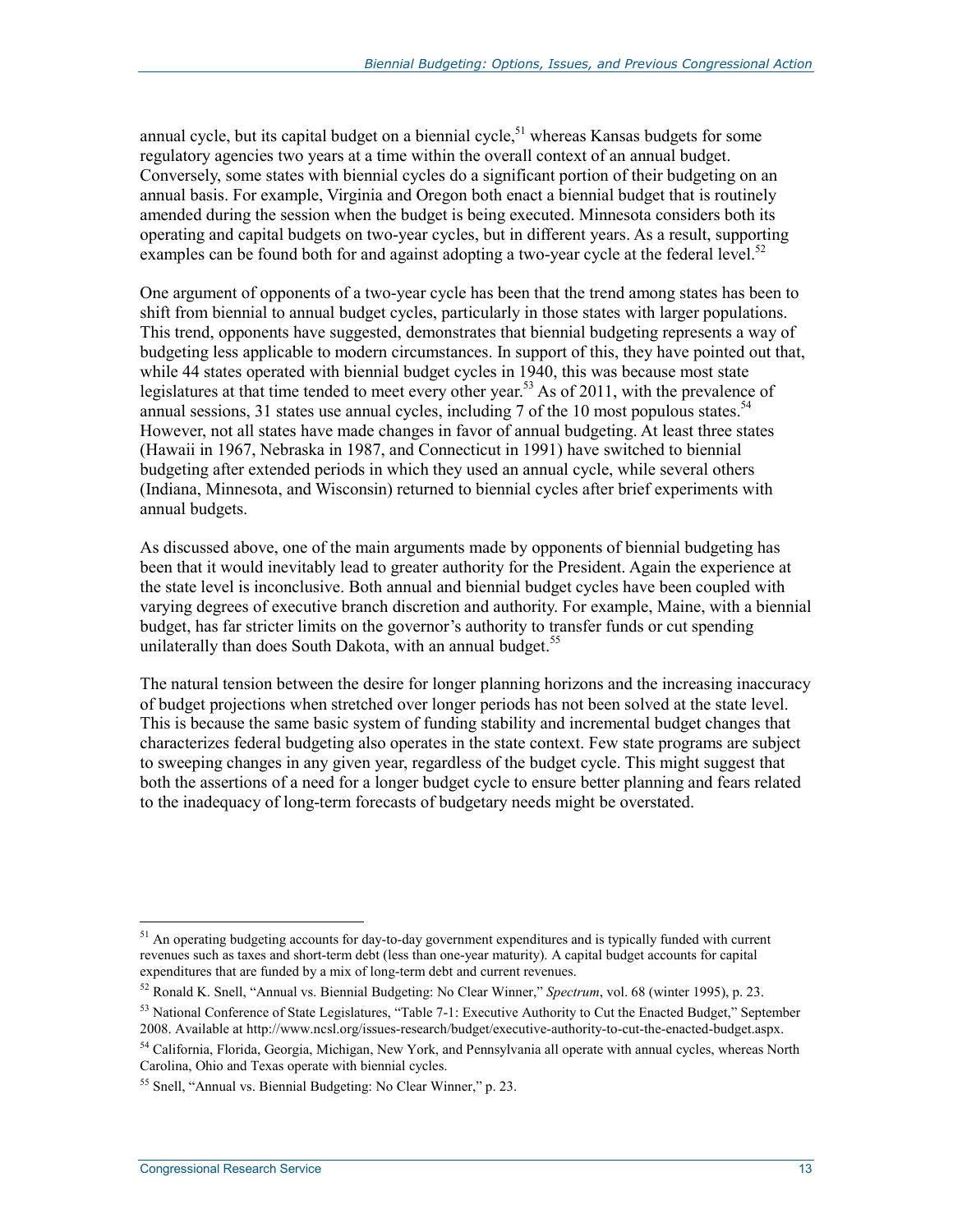## **Congressional Action on Biennial Budgeting**

Almost from the time the Congressional Budget Act was enacted in 1974, budget process reform has been a topic of congressional interest and biennial budgeting has been discussed at least since the  $95<sup>th</sup> Congress (1977-1978).$ <sup>56</sup> Hearings on the subject of budget process reform have often included testimony concerning biennial budgeting. In addition, on several occasions, both House and Senate committees have conducted hearings specifically on the topic of biennial budgeting.<sup>57</sup> Congressional interest in biennial budgeting has also been demonstrated by survey findings<sup>58</sup> and by the level of cosponsorship of biennial budgeting proposals.<sup>59</sup>

Biennial budgeting has also been considered by a number of federal committees and commissions organized to study possible procedural or structural reforms to Congress, the budget process, or both. In addition to the Gore Commission the National Economic Commission, $60$  and the Study Group on Senate Practices and Procedures (also known as the Pearson-Ribicoff Commission) recommended a form of biennial budgeting.<sup>61</sup> In 1993, both the Senate and House members of the Joint Committee on the Organization of Congress included proposals for a two-year budget cycle in recommendations to their respective chambers (S.Rept. 103-215, vol. 1, and H.Rept. 103-413, vol. 1).

In recent years, House jurisdiction over budget process reform generally has been shared jointly by the Committee on Rules and the Committee on the Budget; both have considered the issue of biennial budgeting. In the Senate, prior to the  $109<sup>th</sup>$  Congress, jurisdiction over the budget process was shared jointly by the Committee on Governmental Affairs and the Committee on the Budget, under a standing order of the Senate (first agreed to August 4, 1977, and discontinued as of

 $56$  For a more detailed discussion of earlier consideration of biennial budgeting, see U.S. Congress, Senate Committee on Rules and Administration, *Improving the Operation of the Legislative Branch of the Federal Government, and for Other Purposes*, report to accompany S. 1824, 103rd Cong., 2nd sess., S.Rept. 103-297 (Washington: GPO, 1994), pp. 10-14.

<sup>&</sup>lt;sup>57</sup> Printed hearings specifically addressing the issue of biennial budgeting include U.S. Congress, House Committee on Government Operations, *The Vice President's National Performance Review—Recommending A Biennial Budget Process*, hearings, 103<sup>rd</sup> Cong., 1<sup>st</sup> sess., October 7, 1993 (Washington: GPO, 1994); and U.S. Congress, Senate Committee on Governmental Affairs, *S. 261—Biennial Budgeting and Appropriations Act*, hearings, 105<sup>th</sup> Cong., 1<sup>st</sup> sess., April 23, 1997 (Washington: GPO, 1997).

<sup>58</sup> For example, 85% of Representatives and 87.5% of Senators responding to a 1987 survey indicated that they agreed or strongly agreed with the idea of appropriating on a two-year schedule. *Congress Speaks—A Survey of the 100th Congress* (Washington: Center for Responsive Politics, 1988), pp. 34.

<sup>&</sup>lt;sup>59</sup> For example, H.Res. 396 (106<sup>th</sup> Congress) was introduced by Representative David Dreier on November 18, 1999 with 245 cosponsors, expressing the sense of the House in favor of biennial budgeting legislation. More recently, H.R. 1869 (113<sup>th</sup> Cong.), which would have implemented biennial budgeting, had 142 cosponsors by the end of the 113<sup>th</sup> Congress.

<sup>60</sup> U.S. National Economic Commission, *Report of the National Economic Commission* (Washington: GPO, 1989), p. 11.

<sup>&</sup>lt;sup>61</sup> The Pearson-Ribicoff Commission recommended that Congress consider half of the regular appropriations bills each year. For further information, see U.S. Congress, Senate Committee on Rules and Administration, *Report of the Study Group on Senate Practices and Procedures*, committee print, 98th Cong., 2nd sess., S. Prt. 98-242 (Washington: GPO, 1984), p. 21.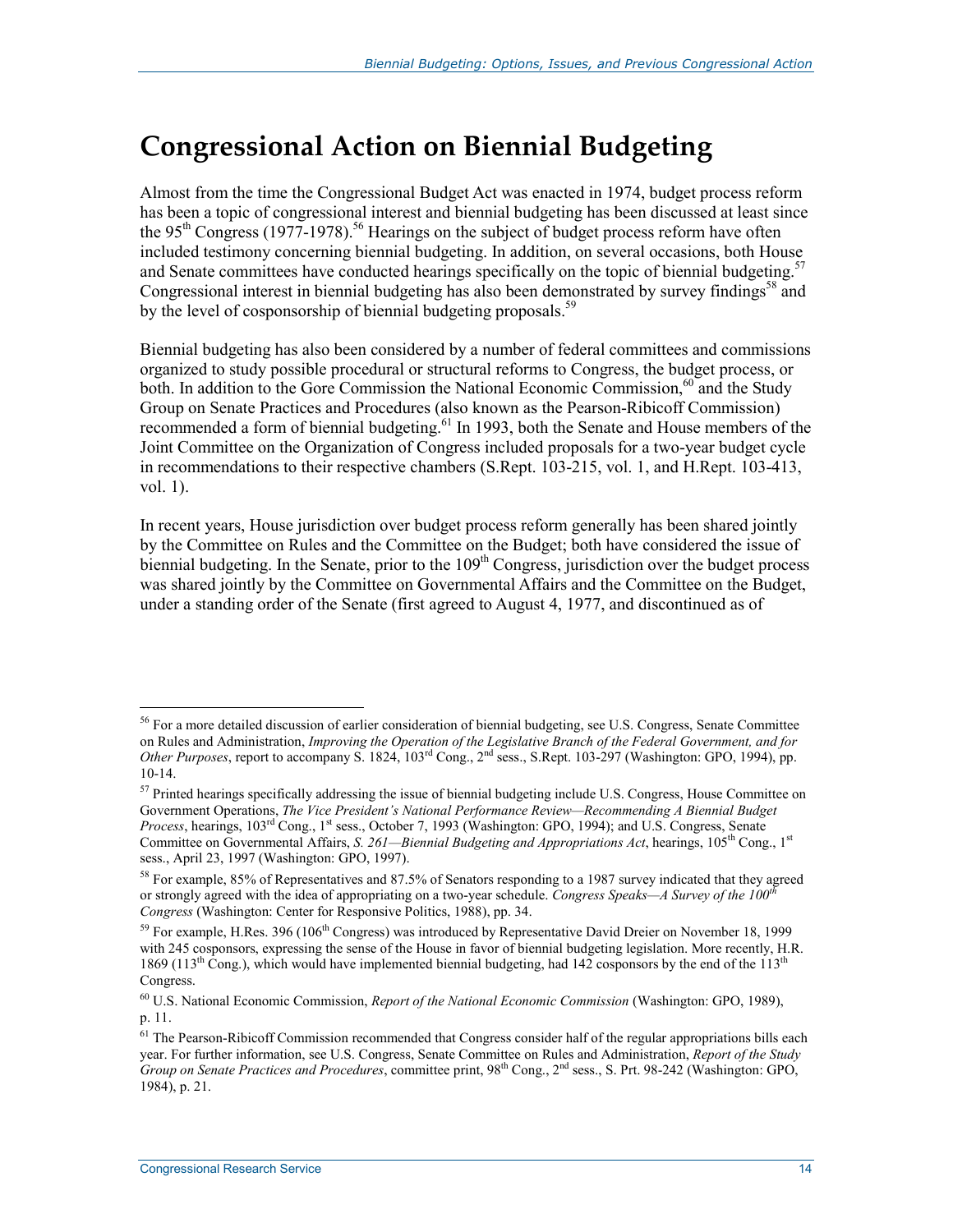January 2005).<sup>62</sup> Jurisdiction over the budget process is currently held by the Senate Budget Committee.<sup>63</sup>

Congressional action related to biennial budgeting first occurred in 1982 with hearings on S. 2008, the Budget and Oversight Reform Act of 1981 (97<sup>th</sup> Congress). Additional action, outlined below, occurred with respect to biennial budgeting during the  $100^{th}$ ,  $101^{st}$ ,  $102^{nd}$ ,  $103^{rd}$ ,  $104^{th}$ ,  $105<sup>th</sup>$ ,  $106<sup>th</sup>$ ,  $107<sup>th</sup>$ ,  $108<sup>th</sup>$ ,  $109<sup>th</sup>$ ,  $112<sup>th</sup>$ , and  $113<sup>th</sup>$ Congresses. None of these proposals were ultimately enacted. In the  $112<sup>th</sup>$  Congress, the House Rules Committee Subcommittee on the Legislative and Budget Process held a hearing on H.R. 114, the Biennial Budgeting and Appropriations Act of 2011; no further action occurred during that Congress. In the  $113<sup>th</sup>$ Congress, the Senate adopted an amendment (S.Amdt. 136) to the FY2014 budget resolution (S.Con.Res. 8) that created a deficit neutral reserve fund for the establishment of a biennial budget and appropriations process.<sup>64</sup> Additionally, the House Budget Committee reported H.R. 1869, the Biennial Budgeting and Enhanced Oversight Act of 2014, with an amendment (H.Rept. 113-382).

#### **97th Congress**

S. 2008, the Budget and Oversight Reform Act of 1981, was introduced on January 25, 1982. This bill would have amended the Congressional Budget Act to provide for a biennial budget cycle. The measure was jointly referred to the Senate Committee on the Budget and Committee on Governmental Affairs. The Committee on the Budget held hearings on the measure on September 14, 16, 21, and 23, 1982. S. 2008 was not reported out of committee.

#### **100th Congress**

On May 6, 1987, during consideration of S.Con.Res. 49, the budget resolution for FY1988, an amendment (S.Amdt. 186 to S.Amdt. 174) was offered on the floor of the Senate to express the sense of the Congress that biennial budget process should be enacted into law that year. The amendment was tabled, 53-45.<sup>65</sup>

S. 2478, the Biennial Budget Act of 1988, was introduced on June 7, 1988. The measure was jointly referred to the Senate Committee on the Budget and Committee on Governmental Affairs. The Committee on Governmental Affairs held hearings on the measure on June 7, 1988. S. 2478 was reported by the Committee on Governmental Affairs on August 25, 1988, with amendments (S.Rept. 100-499). No further action was taken.

<sup>1</sup>  $62$  This order provided that if one committee reported a measure, the other had 30 days to report or be discharged from further consideration.

 $63$  This change was provided for under the terms of S.Res.  $445$  (108<sup>th</sup> Congress) and has continued in effect through the date of this report.

<sup>&</sup>lt;sup>64</sup> For further information on reserve funds and the congressional budget resolution, see CRS Report RL33122, *Congressional Budget Resolutions: Revisions and Adjustments*, by Robert Keith.

<sup>65</sup> Senate debate, *Congressional Record*, vol. 133, part 9 (May 6, 1987), p. 11437.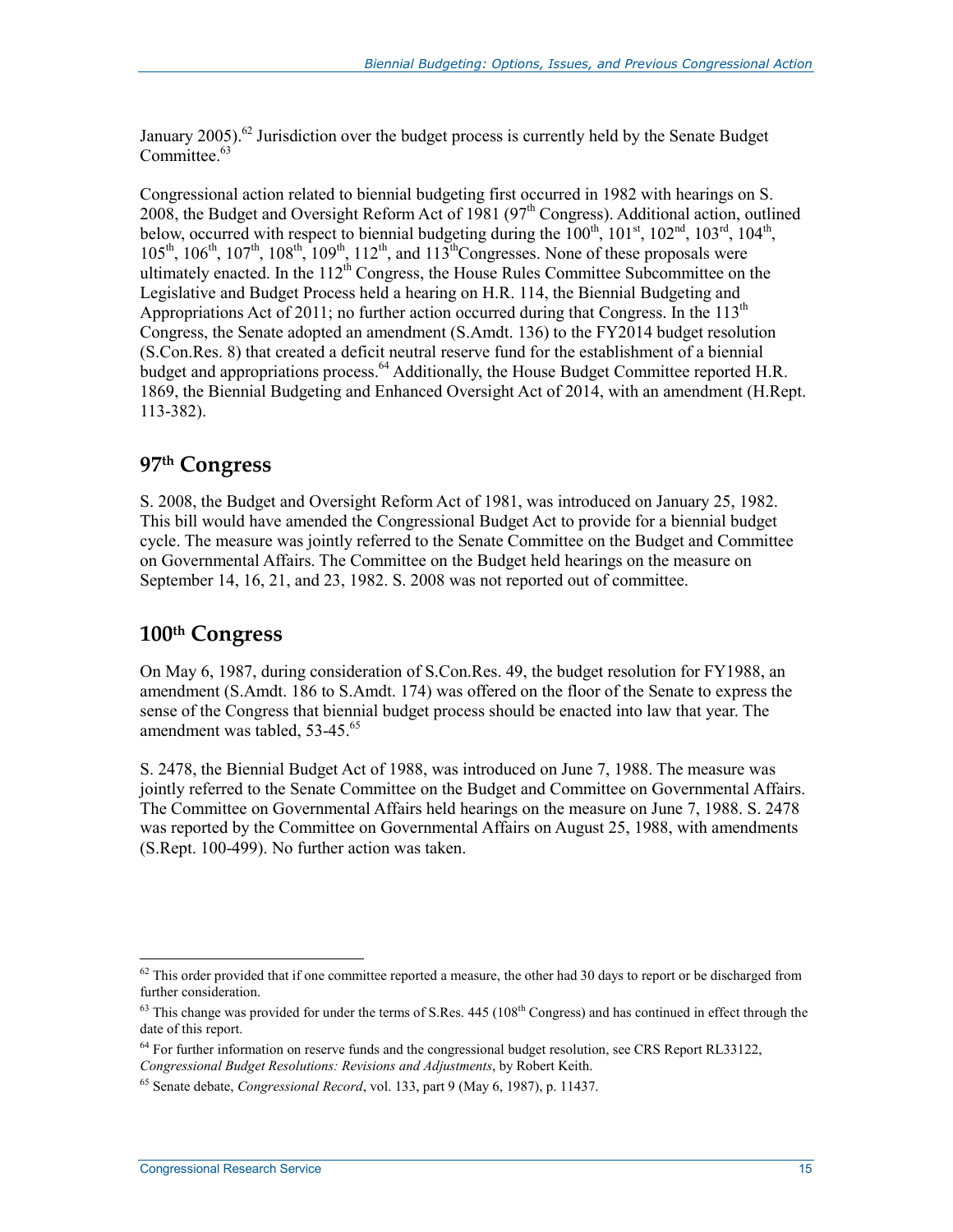#### **101st Congress**

S. 29, the Biennial Budget Act, was introduced on January 25, 1989. The measure was jointly referred to the Senate Committee on the Budget and Committee on Governmental Affairs. The Committees on Budget and Governmental Affairs held joint hearings on the measure on October 18, 1989. S. 29 was reported by the Committee on Governmental Affairs on March 21, 1990 (S.Rept. 101-254). No further action was taken.

On May 4, 1989, during consideration of S.Con.Res. 30, the Senate budget resolution for FY1990, an amendment (S.Amdt. 88) was offered on the floor of the Senate to express the sense of the Senate that Congress should enact legislation to establish a biennial budget process. The amendment was agreed to by a voice vote<sup>66</sup> and was included in the Senate substitute amendment to H.Con.Res. 106, the vehicle for the FY1990 budget resolution. This provision was ultimately removed in conference (H.Rept. 101-50).

#### **102nd Congress**

H.R. 1889, the Budget Simplification and Reform Act of 1991, was introduced on April 17, 1991. This budget process reform bill included provisions establishing a biennial budget. The measure was jointly referred to Committee on Governmental Operations (and subsequently referred to the Subcommittee on Legislation and National Security) and the Committee on Rules (and subsequently referred to the Subcommittee on the Legislative Process). The Subcommittee on the Legislative Process held hearings on the measure on September 18 and 25, 1992. H.R. 1889 was not reported out of committee.

#### **103rd Congress**

H.R. 3801, the Legislative Reorganization Act of 1994, was introduced on February 3, 1994. This bill included provisions establishing a biennial budget. The measure was jointly referred to the Committees on Government Operations, House Administration, and Rules (and subsequently referred to the Subcommittee on the Rules of the House and Subcommittee on the Legislative Process). The Committee on House Administration held hearings on the measure on June 14, 30, and July 14, 1994. The Subcommittee on the Rules of the House held hearings on March 9, 10, 16, 24, and April 13, 1994. The Subcommittee on Legislative Process held hearings on February 25 and March 2, 1994. No further action was taken.

S. 1824, the companion measure to H.R. 3801, was introduced on February 3, 1994. The measure was referred to the Committee on Rules, which held hearings on February 10, 24, March 10, 17, and April 28 (S.Hrg. 103-488). The bill was reported with an amendment on July 1, 1994 (S.Rept. 103-297). $^{67}$  No further action was taken.

<sup>66</sup> Senate debate, *Congressional Record*, vol. 135, part 6 (May 4, 1989), p. 8234.

 $67$  It is notable that in contrast to the comprehensive approach to biennial budgeting taken in most biennial budgeting proposals, S. 1824, as reported, included two-year budget resolutions and multi-year authorizations, but not two-year appropriations.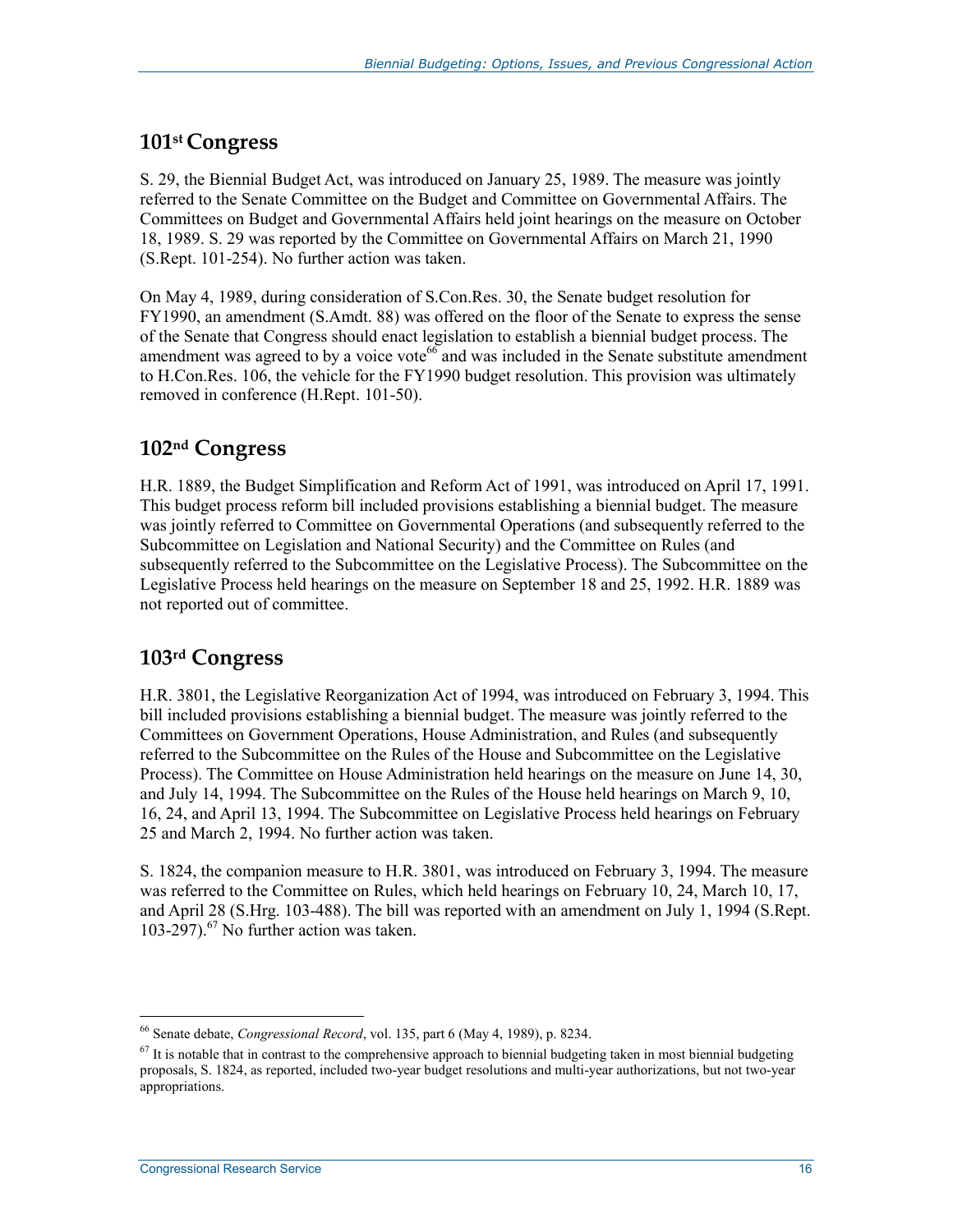#### **105th Congress**

S. 261, the Biennial Budgeting and Appropriations Act, was introduced on February 4, 1997. The measure was jointly referred to the Committee on the Budget and Committee on Governmental Affairs. The Committee on the Budget held a hearing on February 13, 1997. The Committee on Governmental Affairs held a hearing on April 23, 1997 (S.Hrg. 105-138). The bill was reported by the Committee on Governmental Affairs with an amendment in the nature of a substitute on September 4, 1997 (S.Rept. 105-72). No further action was taken.

#### **106th Congress**

S. 92, the Biennial Budgeting and Appropriations Act, was introduced on January 19, 1999. The measure was jointly referred to the Committee on the Budget and Committee on Governmental Affairs. The Committees on the Budget and Governmental Affairs held a joint hearing on January 27, 1999. The bill was reported by the Committee on Governmental Affairs with an amendment in the nature of a substitute on March 10, 1999 (S.Rept. 106-12). No further action was taken.

S. 93, the Budget Enforcement Act of 1999, was introduced on January 19, 1999. This bill included provisions providing for a biennial budget. The measure was jointly referred to the Committee on the Budget and Committee on Governmental Affairs. The Committees on the Budget and Governmental Affairs held a joint hearing on January 27, 1999. No further action was taken.

On May 16, 2000, during consideration of H.R. 853, an amendment (H.Amdt. 708) was offered on the floor of the House to add a new title establishing a biennial budget process. The amendment was rejected, 201-217.<sup>68</sup>

#### **107th Congress**

H.R. 981, the Budget Responsibility and Efficiency Act of 2001, was introduced on March 13, 2001. This bill would have amended the Congressional Budget Act to provide for a biennial budget cycle. The measure was jointly referred to the Committee on the Budget, Committee on Rules, and Committee on Government Reform. The Committee on the Budget reported the measure with an amendment on September 5, 2001 (H.Rept. 107-200, Part I). The Committee on Rules reported the measure with an amendment on November 14, 2001 (H.Rept. 107-200, Part 2). No further action was taken.

#### **108th Congress**

During House consideration of H.R. 4663, the Spending Control Act of 2004, an amendment (H.Amdt. 621) was offered that sought to replace the text of the bill with the "Family Budget Protection Act of 2004," a budget process reform proposal containing provisions to provide for a biennial budget. The amendment was rejected, 88-326.<sup>69</sup>

<sup>1</sup> 68 House debate, *Congressional Record*, vol. 146, part 6 (May 16, 2000), p. 7978.

<sup>69</sup> House debate, *Congressional Record*, vol. 150, part 10 (June 24, 2004), p. 14089.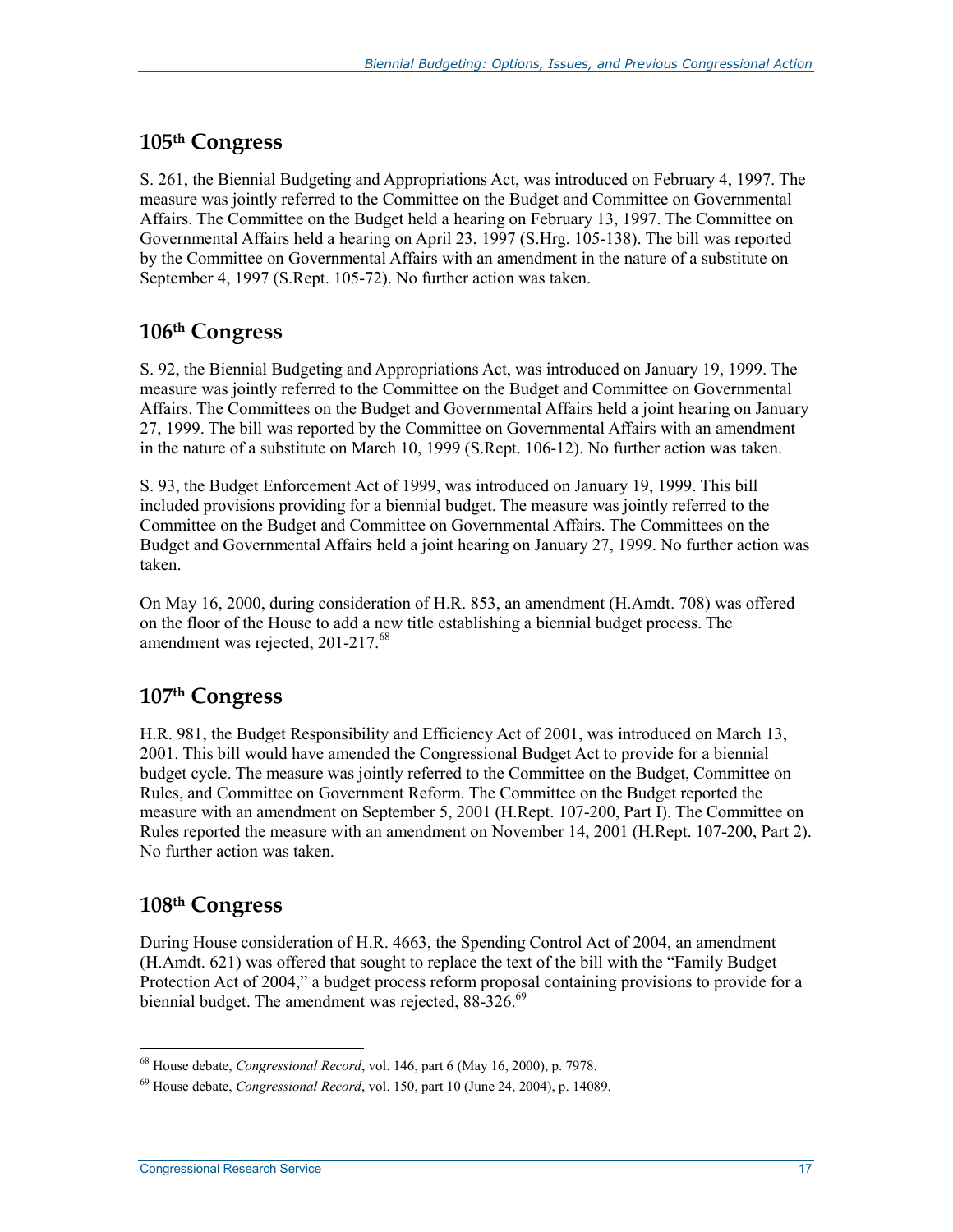#### **109th Congress**

S. 3521, the Stop Over Spending Act of 2006, was introduced on June 15, 2006. This bill contained provisions providing for a biennial budget cycle. The measure was referred to the Committee on the Budget, which reported the measure with an amendment on July 14, 2006 (S.Rept. 109-283). No further action was taken.

#### **112th Congress**

H.R. 114, the Biennial Budgeting and Appropriations Act of 2011, was introduced on January 5, 2011. The measure was jointly referred to the Committees on the Budget, Oversight and Government Reform, and Rules (and subsequently referred to the Subcommittee on the Legislative and Budget Process). The Subcommittee on the Legislative and Budget Process held a hearing on January 24, 2012. No further action was taken.

#### **113th Congress**

During Senate consideration of S.Con.Res. 8, the FY2014 budget resolution, an amendment was offered that created a deficit neutral reserve fund for the establishment of a biennial budget and appropriations process (S.Amdt. 136).<sup>70</sup> The amendment was adopted, 68-31.<sup>71</sup> The resolution passed the Senate, 50-49, but final action on resolving differences did not occur before the end of the Congress.

H.R. 1869, the Biennial Budgeting and Enhanced Oversight Act of 2014, was introduced on May 8, 2013. The measure was jointly referred to the Committees on the Budget, Oversight and Government Reform, and Rules. The Committee on the Budget reported the measure with an amendment on March 21, 2014 (H.Rept. 113-382). After the measure was discharged from the Committee on Oversight and Government Reform on March 21, 2014, and the Committee on Rules on December 11, 2014, no further congressional action occurred.<sup>72</sup>

### **Author Contact Information**

Jessica Tollestrup Analyst on Congress and the Legislative Process jtollestrup@crs.loc.gov, 7-0941

<sup>&</sup>lt;sup>70</sup> For further information on reserve funds and the congressional budget resolution, see CRS Report RL33122, *Congressional Budget Resolutions: Revisions and Adjustments*, by Robert Keith.

<sup>71</sup> Senate debate, *Congressional Record*, daily edition, vol. 159, part 43 (March 22, 2013), p. S2282.

<sup>&</sup>lt;sup>72</sup> Other legislation that included biennial budgeting proposals was introduced in the  $113<sup>th</sup>$  Congress. This legislation included H.R. 879, H.R. 1654, H.R. 1762, H.R. 1869, H.R. 3059, S. 280, S. 554, and S. 625. No congressional action occurred on these bills.